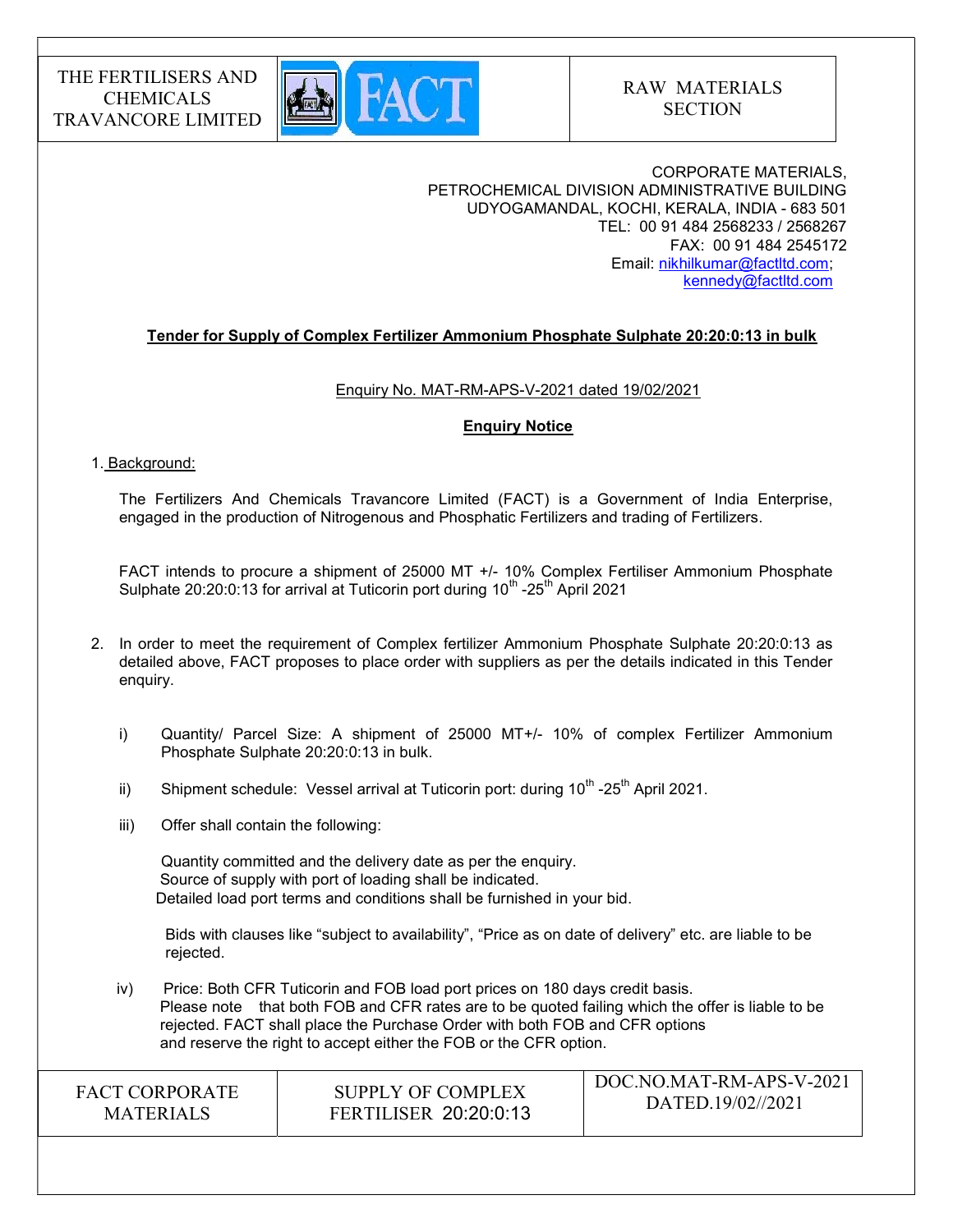

- (v) Franchise: If any, to be indicated.
- vi) Specifications: Material supplied should conform to the specifications given in Annexure-A.
- .vii) Terms and conditions: Shall be as per Annexures attached. Please submit bid strictly in accordance with the same. Please note that we will arrange insurance.
- 3. Rate: Bidder shall quote their rates strictly in the Price Bid Format enclosed as **Annexure K**.
- 4. Validity of Offer: Offers shall be valid for a period of 15 days from the due date of tender opening and shall not be withdrawn by the party during its validity.
- 5. Earnest Money Deposit (EMD).

Bidder shall submit along with their bid Earnest Money Deposit (EMD) as detailed in Instructions to Bidders (Annexure-B). EMD shall be USD 1 PMT (USD One per MT) for the offered quantity. Bidder shall submit EMD along with their bid in the form of RTGS payment. FACT's account details to enable RTGS payment given below

The Bank Details are as follows:

STATE BANK OF INDIA COMMERCIAL BRANCH VANKARATH TOWERS PADIVATTOM COCHIN 682024

CONTACT NOS : BOBEN MATHAI : 8593070731 BRANCH LANDLINE : 0484 - 2340028/29

A/c No : 10590232386 IFSC : SBIN0004062 SWIFT : SBININBB245 TYPE : CC ACCOUNT

The EMD is exempted in the case of:

- i) Manufacturers / producers who have supplied a minimum Quantity of 22500 MT Fertilizers to PSEs/Coops, in India.
- ii) Reputed traders who have supplied a minimum Quantity of 22500 MT Fertilizers to FACT for at least two years in the last five years.

Necessary documents shall be provided to prove the exemption criteria.

6. Pre-qualification Criteria:

The pre-qualification criteria will be as below:

| <b>MATERIALS</b> | <b>FACT CORPORATE</b> | SUPPLY OF COMPLEX<br><b>FERTILISER 20:20:0:13</b> | DOC.NO.MAT-RM-APS-V-2021<br>DATED.19/02//2021 |
|------------------|-----------------------|---------------------------------------------------|-----------------------------------------------|
|------------------|-----------------------|---------------------------------------------------|-----------------------------------------------|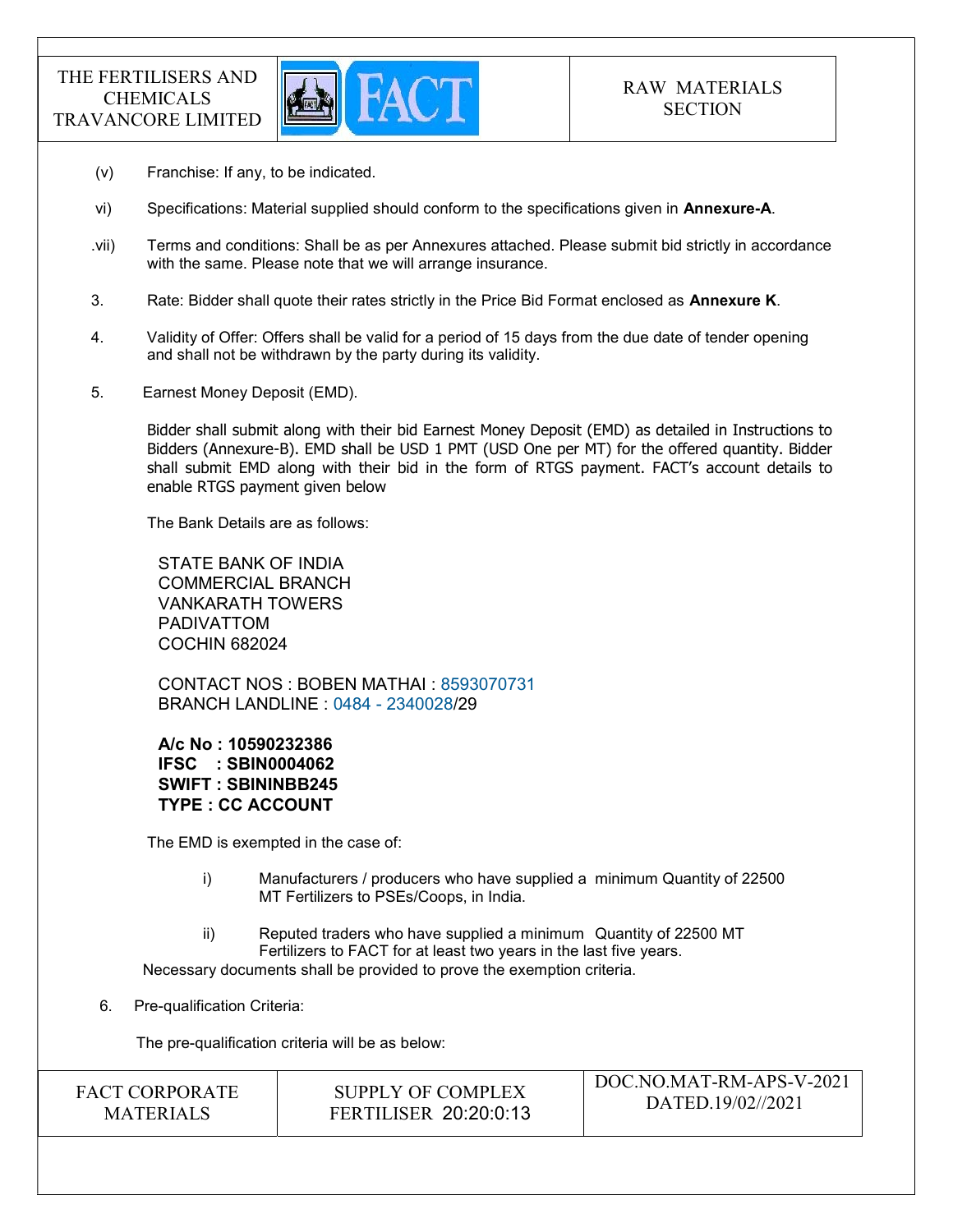

Should have supplied to any buyer (in India or outside) at least one shipment of 25,000 MT+/- 10% any fertilizers as per Indian FCO, on CFR basis during any one of the preceding three years ending as on the date of Part- A bid opening.

The following relevant documents, duly attested by the Applicant's Authorized Signatory, shall be submitted in support of the above:

- a) Copy of Purchase Order(s)/Agreement(s)
- b) Copy of Bill(s) of Lading
- c) Copy of Invoice(s)
- d) Traders have to submit Letter(s) issued by the Fertilizer Producer's Authorized Signatory confirming to backup with respect to quality and quantity along with copy/copies of Analysis Reports showing all parameters as per FCO specifications, duly attested by the Producer's Authorized Signatory.

Notes:

 All bidders shall furnish, along with their Part A bid, Pre-qualification Questionnaire (Annexure- C and Annexure - D), duly filled, attaching all supporting documents as required therein.

7. Evaluation will be done on landed cost at Tuticorin Port including Insurance charges, applicable port dues, customs duty etc. based on the CFR price on 180 days credit basis. Exchange Rate for conversion of CFR price will be the RBI reference rate on the date of opening of Part-A the tender. If the date of opening is a Bank holiday, the exchange rate of the previous Bank working day will be considered for evaluation. Bank charges as below will be loaded for evaluation. Loading charges : Foreign LC charges;Usance LCs below 5 crores : 0.13% p. a ;

Usance LCs above 5 crores:0.18% p. a.

Current Inland LC charges;0.1875 % p.a;

- 8. All vessels calling at Tuticorin should have valid P&I and Classification certificates, which should be covered by International Group of P & I Clubs and classified with International Association of Classification Societies as stipulated by the Ministry of Shipping, Govt.of India. If not, necessary relaxation has to be taken by Vessel Owner from Ministry of Shipping, Govt. of India as per circular No.SR-12020/2/2011-MG dated 2 Aug'12 issued by Ministry of Shipping, well in advance of vessel's arrival, failing which permission will not be granted by Port for berthing of vessel.
- 9. Payment: Payment shall be on  $180<sup>th</sup>$  day from BL date by LC. LC opening charges and Bank charges in India shall be to FACT's account. All charges outside India, including confirmation charges, in case confirmation is required, shall be to seller's account. Acceptance of the material shall be based on samples drawn by Central Fertilizer Quality Control Laboratory in India or nay other lab nominated by Govt.of India/respective state . The quality so determined at discharge port shall be final and binding on supplier. Weighment shall be as determined by draft survey conducted through and by independent internationally reputed surveyor/inspection agency appointed by FACT at the port of discharge. The Payment shall be based on B/L quantity or drafts survey whichever is less.

 $\sqrt{\frac{N}{N}}$ 10. Other Terms and Conditions: All other terms and conditions shall be as detailed in the various Annexures attached along with this enquiry.

| <b>FACT CORPORATE</b> | SUPPLY OF COMPLEX            | - DOC.NO.MAT-RM-APS-V-2021<br>DATED.19/02//2021 |
|-----------------------|------------------------------|-------------------------------------------------|
| <b>MATERIALS</b>      | <b>FERTILISER 20:20:0:13</b> |                                                 |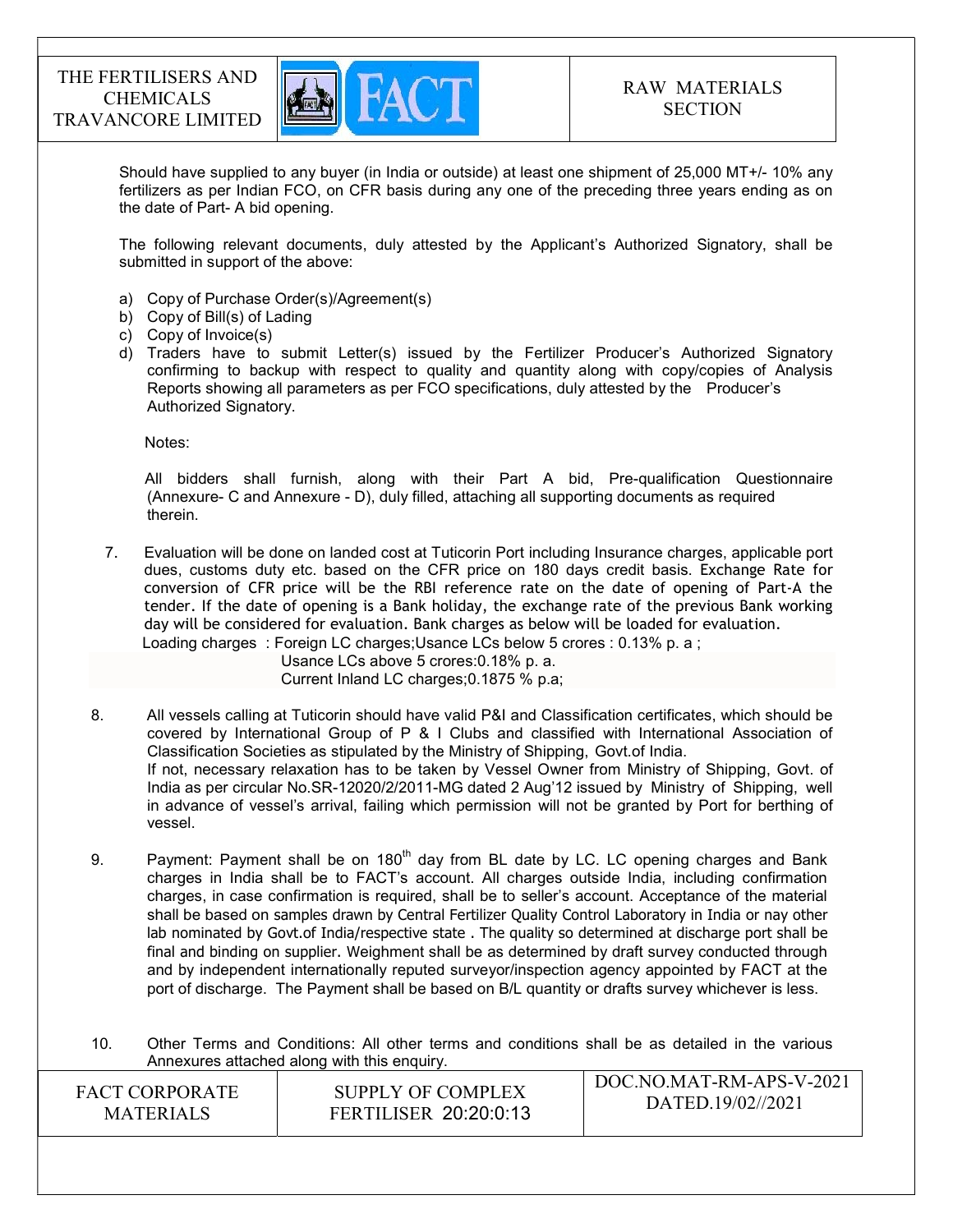

11. Bids shall be submitted on a two-part basis, Part A and Part B, as detailed in the Instructions to Bidders (Annexure-B).

Due date / time for submission of bids: 04/03/2021 - 1400 hrs IST.

Due date/ time for opening of Bids: 04/03/2021 - 1430 hrs IST.

 Bids shall be complete giving all the requirements as per the enquiry. Evaluation of bids shall be made based on the details given in the bid. Post-bid clarifications on price, quantity, delivery schedule, lay time, payment terms and shipment terms are unacceptable except against any post bid clarification as required by FACT. Post bid clarifications on suo-motu basis will be summarily rejected and such action by bidders will be viewed seriously.

# Special Instruction

I. Any bidder from a country which shares a land border with India will be eligible to bid in this tender only if the bidder is registered with the Competent Authority as specified in Annexure-I of Order No. 6/18/2019- PPD dated 23.07.2020 of Ministry of Finance, Dept of Expenditure, Public Procurement Division, Govt. of India. If registered with Competent Authority as above a copy of registration certificate shall be furnished along with the bid failing which the bid shall be rejected.

II. "Bidder" (including the term "tenderer", "consultant" or "service provider" in certain contexts) means any person or firm or company, including any member of a consortium or joint venture (that is an association of several persons, or firms or companies), every artificial juridical person not falling in any of the descriptions of bidders stated hereinbefore, including any agency branch or office controlled by such person, participating in a procurement process.

 III. "Bidder from a country which shares a land border with India" for the purpose of this Order means:- a. An entity incorporated, established or registered in such a country; or b. A subsidiary of an entity incorporated, established or registered in such a country; or c. An entity substantially controlled through entities incorporated, established or registered in such a country; or d. An entity whose beneficial owner is situated in such a country; or e. An Indian (or other) agent of such an entity or f. A natural person who is a citizen of such a country; or g. A Consortium or joint venture where any member of the consortium or joint venture falls under any of the above

IV. The beneficial owner for the purpose of (iii) above will be as under:

1. In case of a company or Limited Liability Partnership the beneficial owner is the natural person(s), who, whether acting alone or together, or through one or more juridical person, has a controlling ownership interest or who exercises control through other means. Explanation--- a. "Controlling ownership interest" means ownership of or entitlement to more than twenty-five per cent of shares or capital or profits of the company; b. "Control" shall include the right to appoint majority of the directors or to control the management or policy decisions including by virtue of their shareholding or management rights or shareholders agreements or voting agreements;

2. In case of a partnership firm, the beneficial owner is the natural person(s) who, whether acting alone or together, or through one or more juridical person, has ownership of entitlement to more than fifteen percent of capital or profits of the partnership;

FACT CORPORATE MATERIALS

SUPPLY OF COMPLEX FERTILISER 20:20:0:13 DOC.NO.MAT-RM-APS-V-2021 DATED.19/02//2021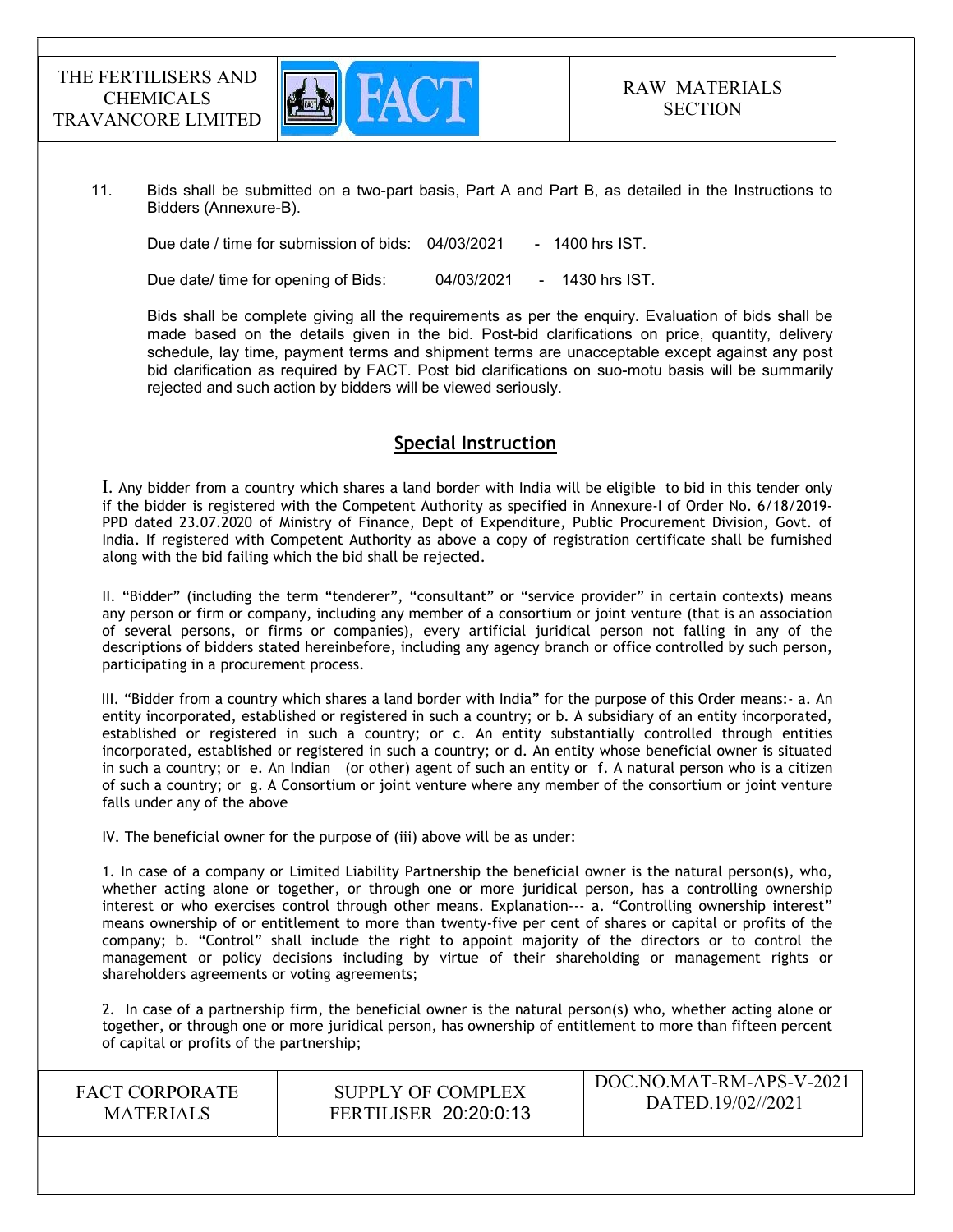

3. In case of an unincorporated association or body of individuals, the beneficial owner is the natural person(s), who, whether acting alone or together, or through one or more juridical person, has ownership of or entitlement to more than fifteen percent of the property or capital or profits of such association or body of individuals;

4. Where no natural person is identified under (1) or (2) or (3) above, the beneficial owner is the relevant natural person who holds the position of senior managing official; 5. In case of a trust, the identification of beneficial owners(s) shall include identification of the author of the trust, the trustee, the beneficiaries with fifteen percent or more interest in the trust and any other natural person exercising ultimate effective control over the trust through a chain of control of ownership.

V. An Agent is a person employed to do any act for another, or to represent another in dealings with third person.

VI. Notwithstanding anything contained herein above, these provisions shall not apply to bidders from those countries (even if sharing a land border with India) to which the Government of India has extended lines of credit or in which the Government of India is engaged in development projects.

Certificate to be submitted by tenderers:

1. "I have read the clause regarding restrictions on procurement from a bidder of a country which shares a land border with India; I certify that this bidder is not from such a country or, if from such a country, has been registered with the Competent Authority. I hereby certify that this bidder fulfills all requirements in this regard and is eligible to be considered. [Where applicable, evidence of valid registration by the Competent Authority shall be attached".

2. The bidders shall submit a certificate, along with their bid, to the effect that they fully comply with the Order F.No. 6/18/2019-PPD dated 23.07.2020 and subsequent amendment, if any, issued by Ministry of Finance, Department of Expenditure, Public Procurement Division, and Government of India. If such a certificate given by a bidder, whose bid is accepted, is found to be false, then this would be a ground for immediate termination and further legal action in accordance with law

Please submit your bid complete in all respects, within the stipulated time.

Thanking you,

Deputy General Manager (Materials) - RM For FACT Ltd, Cochin.

FACT CORPORATE **MATERIALS**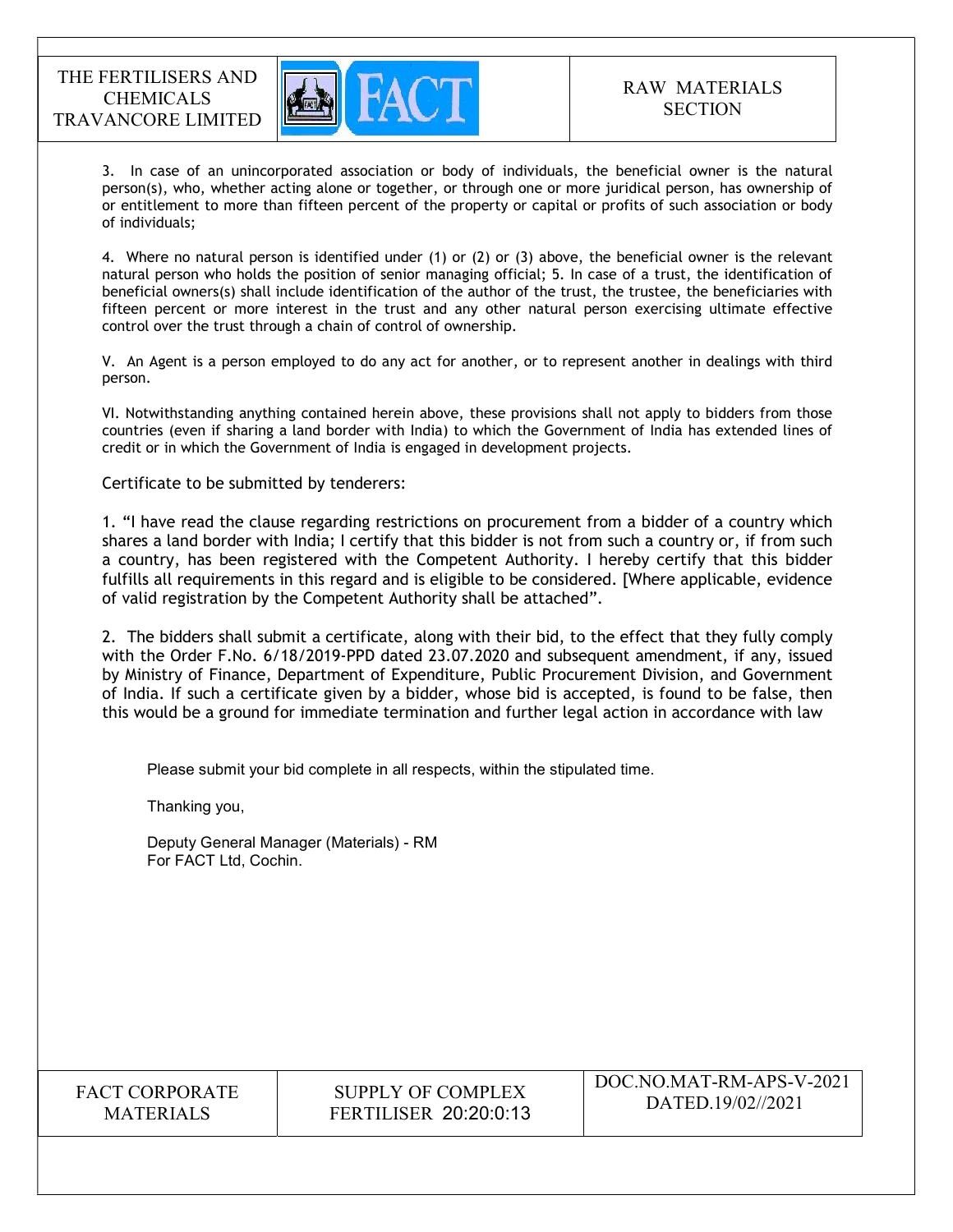

| Encl: 1. |  | Annexure |  |  | - Specifications of Complex fertiliser 20:20:0:13 |
|----------|--|----------|--|--|---------------------------------------------------|
|----------|--|----------|--|--|---------------------------------------------------|

- 2. Annexure B Instructions to Bidders
- 3 Annexure C Pre-qualification Questionnaire
- 4. Annexure D Details of previous supplies
- 5. Annexure E Terms and Conditions for Purchase
- 6. Annexure F Shipping terms for FOB Contract
- 7. Annexure G Shipping Terms for CFR contract
- 8. Annexure H Compliance Statement
- 
- 9. Annexure J Un priced copy of Price Bid Format
- 10. Annexure K Price Bid Format

-------------------

- 11. Annexure L List of Banks
- 12. Annexure N Proforma of Bank Guarantee in lieu of Security Deposit.

FACT CORPORATE **MATERIALS**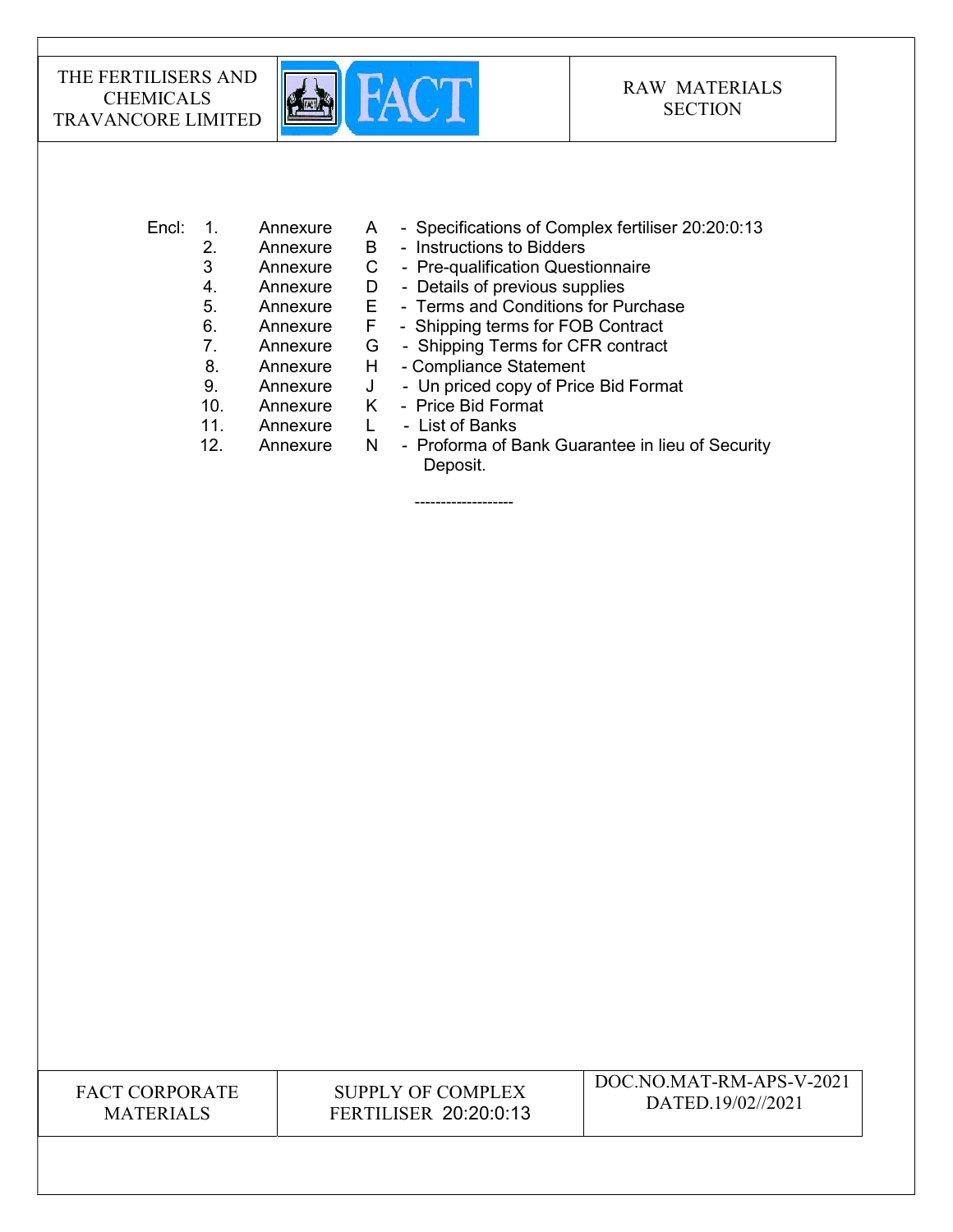

# Annexure-A

# SPECIFICATION OF AMMONIUM PHOSPHATE SULPHATE (20:20:0:13)

# Complex Fertiliser Ammonium Phosphate Sulphate 20:20:0:13 in loose bulk confirming to Indian FCO

| 1. Moisture per cent by weight, maximum                                | 1.0  |
|------------------------------------------------------------------------|------|
| 2. Total Nitrogen (ammonical +urea) per cent by weight, minimum        | 20.0 |
| 3. Ammonical nitrogen per cent by weight, minimum                      | 18.0 |
| 4. Available phosphorus (as $P_2O_5$ ) per cent by weight, minimum     | 20.0 |
| 5. Water soluble phosphorus (as $P_2O_5$ ) per cent by weight, minimum | 17.0 |
| 6. Sulphate Sulphur (as S) percent by weight, minimum                  | 13.0 |

- 7. Particle size-Minimum 90 per cent of the material shall be retained between 1mm and 4mm IS sieve.
- 8. Colour of APS: White/Off White

The product APS i.e. 20:20:0:13, in white/ off white colour offered in the tender must be manufactured through chemical production process with the raw materials Sulphuric Acid, Phosphoric Acid & Ammonia. A process flowchart in support of the above mentioned production process must be provided along with other technical bid (part-A) documents

FACT CORPORATE **MATERIALS** 

SUPPLY OF COMPLEX FERTILISER 20:20:0:13

-------------------------------------------------------------------------------------------------------------------------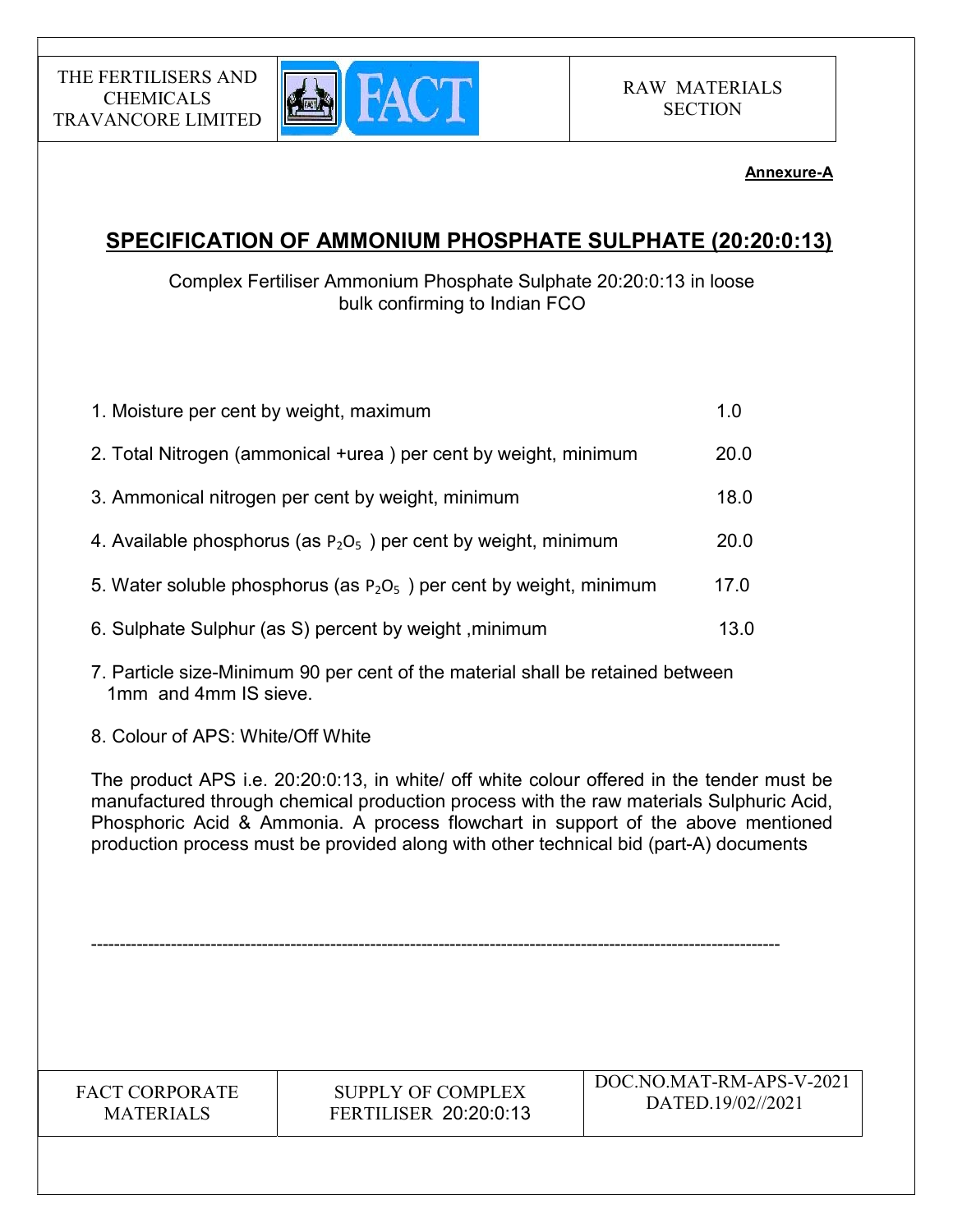

### Annexure B

### INSTRUCTIONS TO BIDDERS

1. Definitions:

FACT: Shall mean The Fertilisers and Chemicals Travancore Limited, having registered office at Udyogamandal, Cochin, Kerala and its various Divisions. This enquiry is sent by Corporate Materials, FACT - Head Office, Udyogamandal.

Bidder: Shall mean the firm/manufacturer/trader/individual who submits bid in response to this enquiry.

Seller: Shall mean the firm/manufacturer/trader/individual on whom FACT places the Purchase Order.

Contract value: Total all-inclusive price for the order quantity.

- 2. Bidders shall study carefully the Enquiry Notice, Instructions to Bidders and all Terms and Conditions attached along with this enquiry. All conditions set out therein shall be binding on the bidders unless conflicting with any conditions expressly stated by FACT, while accepting any bid in the event of such acceptance.
- 3. Earnest Money Deposit (EMD):

Bidder shall submit along with their bid Earnest Money Deposit (EMD) as detailed below:

EMD shall be USD 1 PMT (USD One Per MT) for the offered quantity. Bidder shall submit EMD along with their bid in the form of RTGS payment

STATE BANK OF INDIA COMMERCIAL BRANCH VANKARATH TOWERS PADIVATTOM COCHIN 682024

CONTACT NOS : BOBEN MATHAI : 8593070731 BRANCH LANDLINE : 0484 - 2340028/29

A/c No : 10590232386 IFSC : SBIN0004062 SWIFT : SBININBB245 TYPE : CC ACCOUNT

The RTGS remittance towards EMD has to be made and UTR Number informed to us by email/fax prior to the due date/time for submission of bid.

FACT CORPORATE **MATERIALS** 

SUPPLY OF COMPLEX FERTILISER 20:20:0:13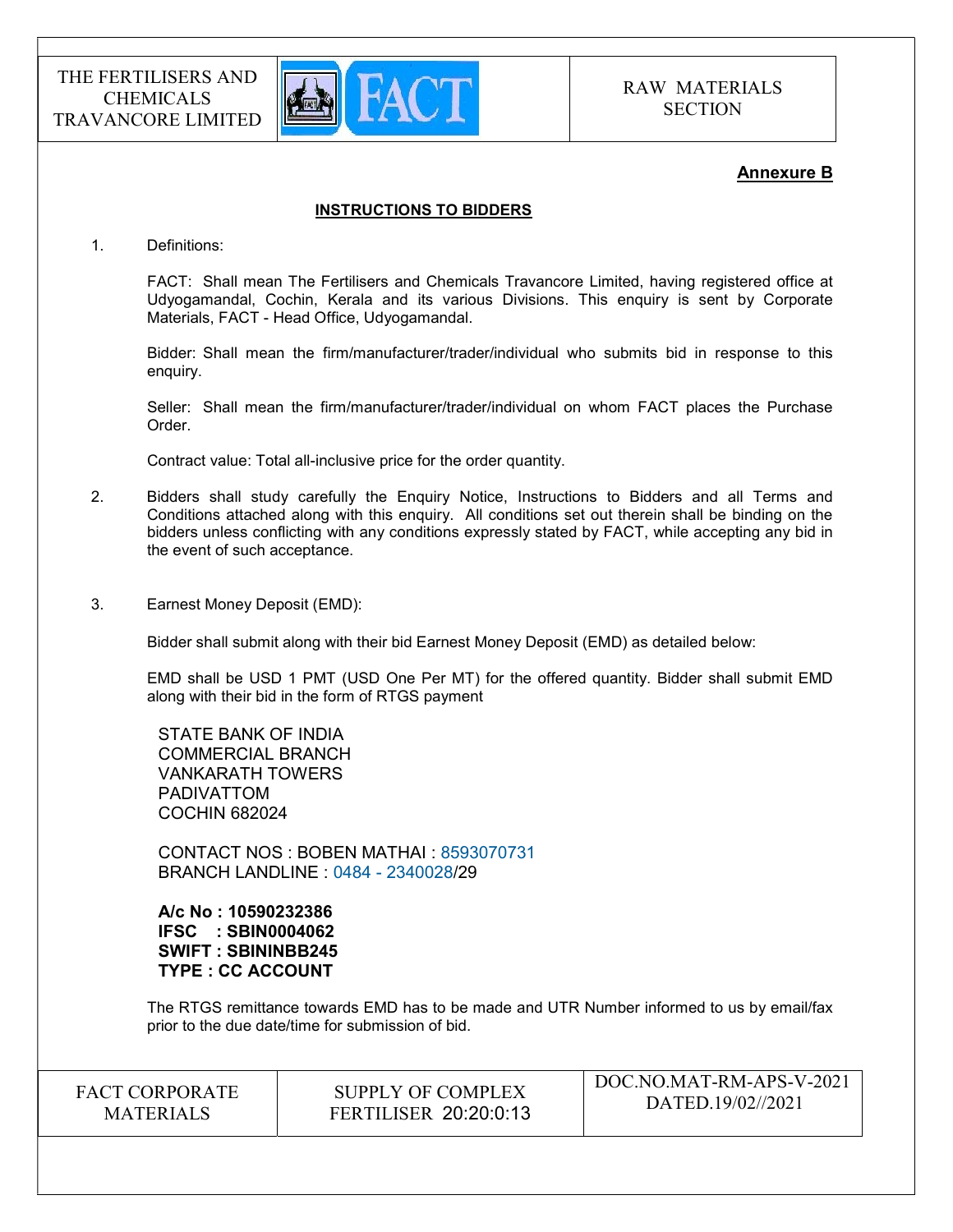

Bids without EMD are liable to be rejected.

EMD shall not carry any interest. In case the bidder who is awarded the contract so desire to adjust the EMD against Security Deposit, the same may be allowed by FACT, based on written request. EMD of the unsuccessful bidders shall be refunded after award of the contract(s).

The EMD is exempted in the case of:

- i) Manufacturers / producers who have supplied a minimum Quantity of 22500 MT Fertilizers to PSEs/Coops, in India.
- ii) Reputed traders who have supplied a minimum Quantity of 22500 MT Fertilizers to FACT for at least two years in the last five years.

Necessary documents shall be provided to prove the exemption criteria.

4. Submission /opening of bids:

Bids shall be submitted on a two-part basis, Part A and Part B, as detailed in the Instructions to Bidders vide Annexure - B.

Part A bid shall be the Pre-qualification cum Techno-commercial bid and shall consist of the following:

- 1. Annexure A Specifications of complex fertilizer 20:20:0:13
- 2. Annexure B Instructions to Bidders
- 3 Annexure C Pre-qualification Questionnaire
- 4. Annexure D Details of previous supplies
- 5. Annexure E Terms and Conditions for Purchase
- 6. Annexure F Shipping terms for FOB Contract
- 7. Annexure G Shipping terms for CFR contract
- 8. Annexure H Compliance Statement
- 9. Annexure J Un-priced copy of Price bid
- 10. Earnest Money Deposit (EMD) by way of RTGS Payment.
- 11. Process Flowchart of the Production Process.

Annexures A to J shall be signed and sealed by the Authorized Signatory of the bidder on all pages. Annexures C and D shall be filled in with all the required details and all supporting documents as required therein shall be attached as part of this document.

Annexure-H shall indicate deviations, if any, in the terms of the enquiry documents (Enquiry Notice and all Annexures) as offered by them, referring the relevant Annexures/clauses.

Bidder shall indicate in the un-priced copy of the Price Bid Format (Annexure J) whether quoted/ not quoted against each item. Bidder shall not indicate rates in the un-priced copy of Annexure J.

Part B bid shall be the Price bid. Bidders are required to quote their rates strictly in the Price Bid format enclosed as Annexure K.

| SUPPLY OF COMPLEX<br><b>FACT CORPORATE</b><br><b>FERTILISER 20:20:0:13</b><br><b>MATERIALS</b> | DOC.NO.MAT-RM-APS-V-2021<br>DATED.19/02//2021 |
|------------------------------------------------------------------------------------------------|-----------------------------------------------|
|------------------------------------------------------------------------------------------------|-----------------------------------------------|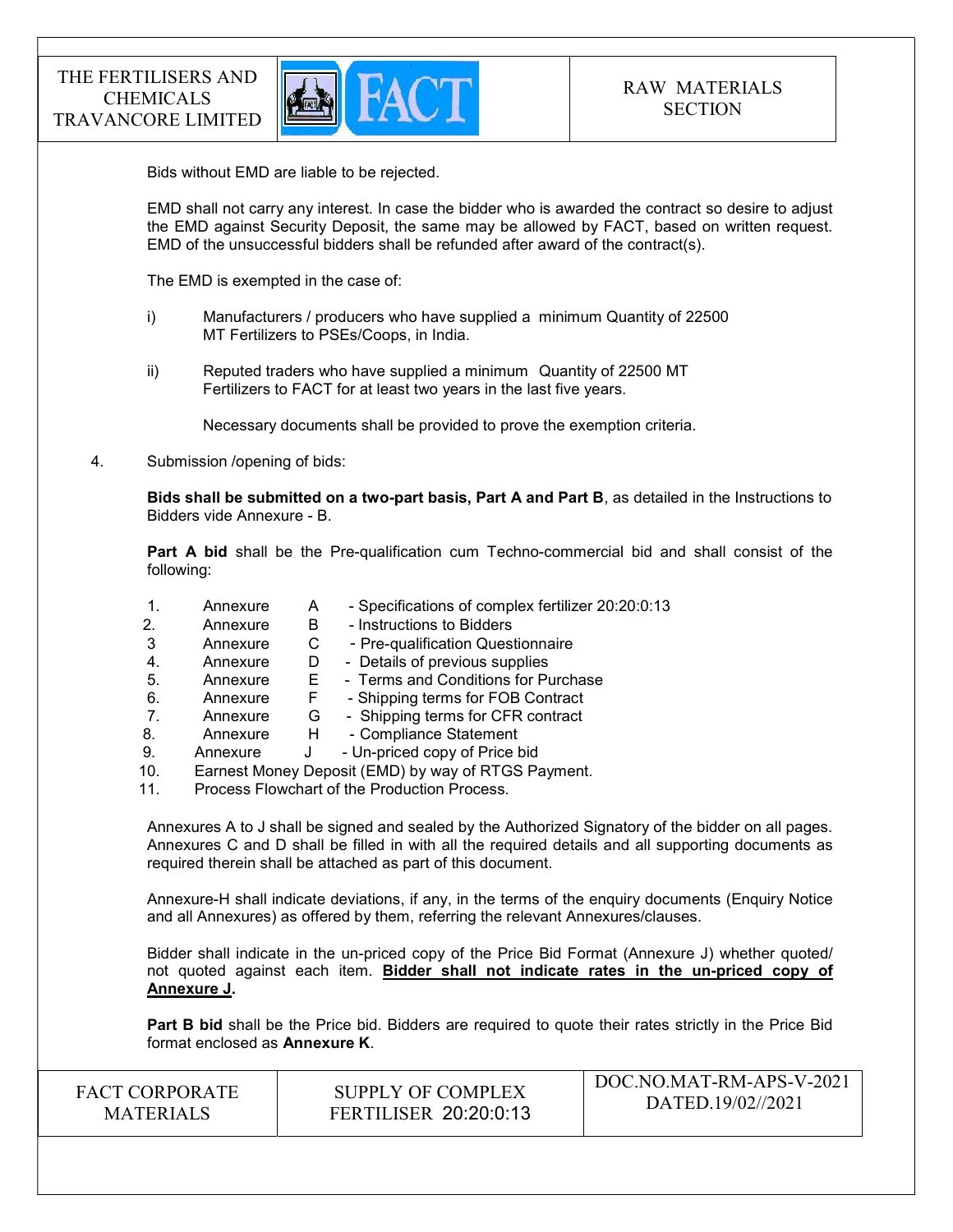

 All tender documents shall be in English language. All other information shall also be supplied by the tenderer in English language. All quoted prices shall be indicated by tenderer both in figures and words and where there is difference between quoted in figures and quoted in words, the prices quoted in words shall prevail.

Part A bid consisting of Annexures A to J above and the EMD shall be enclosed in an envelope and sealed and shall superscribe the enquiry No., Name of the bidder and indicate as Part A bid.

Part B bid (Annexure-K), duly signed by the bidder and affixed with bidder's seal, shall be enclosed in another envelope and sealed, which shall also superscribe the enquiry No and Name of bidder and indicate as Part B Bid.

The envelopes containing Part A bid and Part B bid as above shall be enclosed and sealed in another envelope, also superscribing the enquiry No and Name of the bidder.

The sealed envelope containing Part A and Part B bids as above shall be addressed and submitted to the Assistant Officer (Administration), Central Bid Registration Cell, PD Administration Building, FACT Ltd., Udyogamandal, Cochin - 683 501 not later than the time stipulated in the enquiry. Delayed/late bids are liable to be rejected. Even though this enquiry stipulates two part bid , offers sent by e-mail shall be considered as a special case. Email shall be sent separately as per below ;

#### PART A-Technical bid shall be sent nikhilkumar@factltd.com/kennedy@factltd.com

### PART B-Price bid shall only be sent to aps5@factltd.com.

The following officer in Administration Department are authorized to receive bids.

1) Ms. Ancy Mathew.-Officer (Admin).

Due date and time for submission of bids: 04/03/2021, 1400 hrs IST.

Bids shall be opened at the Administrative Office, FACT Petrochemical Division, Udyogamandal in the presence of bidders or their authorized representatives who may be present. Bidder's representatives attending the bid opening shall bring with them the authorization from the bidder.

Due date/Time for opening of Bids: 04/03/2021 1430 hrs IST.

5. Validity of Bid: Bid shall be valid at least till 1800 hrs IST on 18/03/2021.

The original bid shall not be withdrawn within the validity period even if negotiations are done or counter offer made by us

6. Bids shall be complete giving all the requirements as per the enquiry. Evaluation of bids shall be made based on the details given in the bid. Post-bid clarifications on price, quantity, delivery schedule, lay time, payment terms and shipment terms are unacceptable except against any post bid clarification as required by FACT. Post bid clarifications on suo-motu basis will be summarily rejected and such action by bidders will be viewed seriously.

| <b>FACT CORPORATE</b> |
|-----------------------|
| <b>MATERIALS</b>      |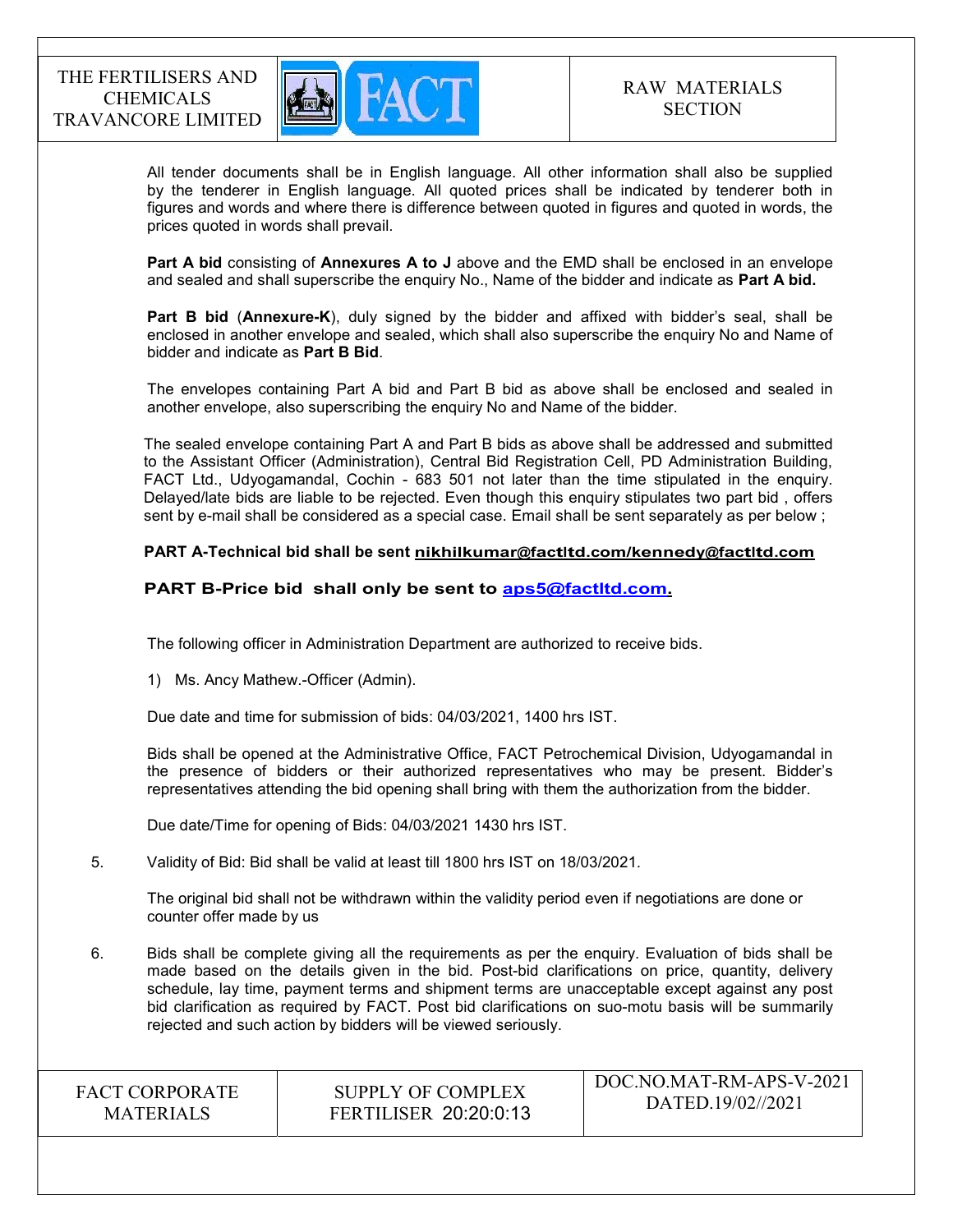

- 7. The bids shall be neatly written in ink/typed with pages consecutively numbered and shall be signed on all pages. Bids shall be free from over writing and all corrections shall be duly attested by the bidder. All rates shall be filled in figures and words. If there is any difference between the amount given in figures and words, the lower of the two shall be considered.
- 8. The bid shall be signed by authorized persons only.

---------------------

- 9. FACT is not bound to accept the lowest bid and reserves the right to reject any or all the bids without assigning any reason(s) whatsoever. FACT also reserves the right to place order/ orders on one or more bidders or cancel this enquiry.
- 10. FACT reserves the right to extend without giving any reason(s) the closing date/time of the enquiry.

FACT CORPORATE **MATERIALS**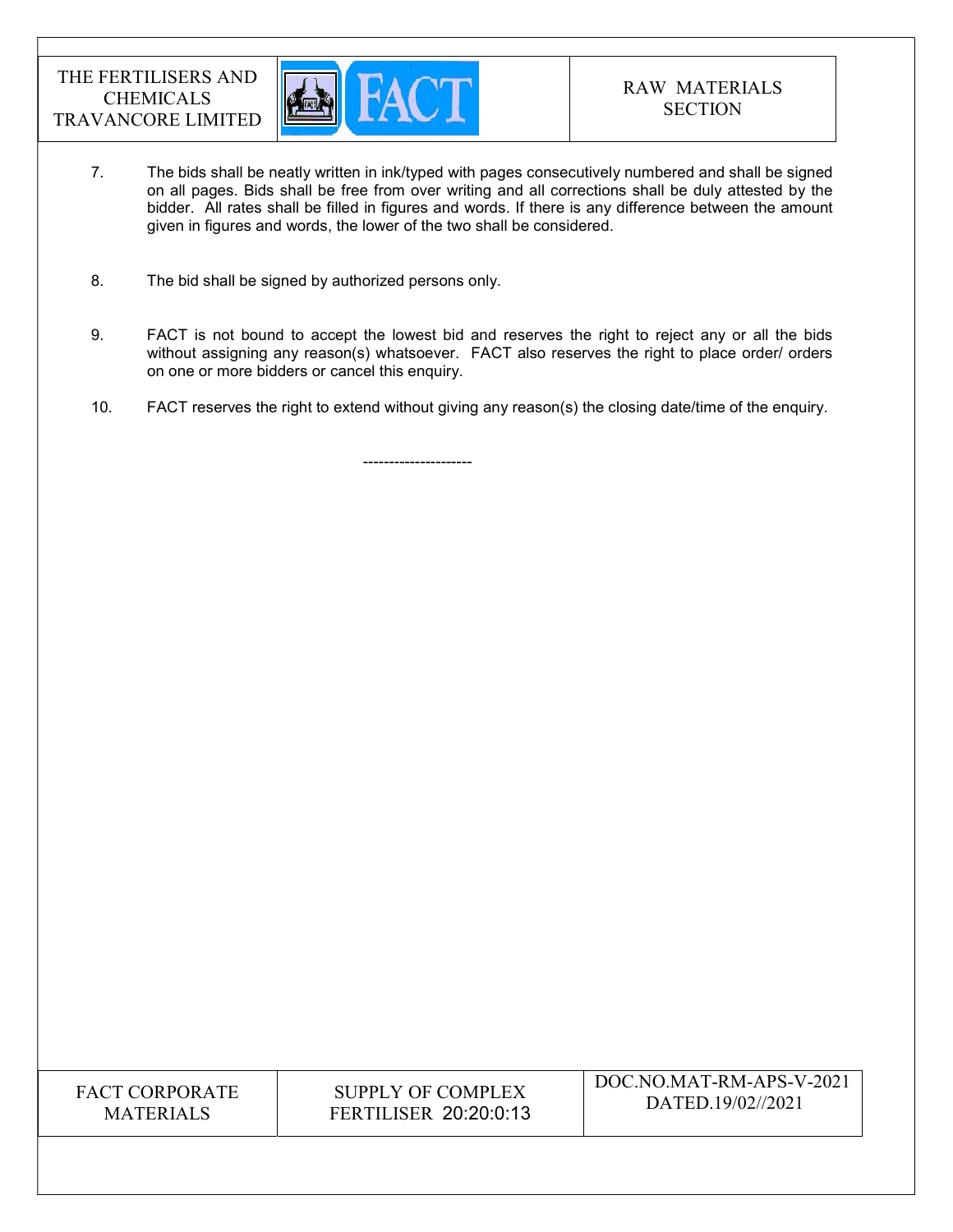

# Annexure C

# QUESTIONNAIRE FOR PRE-QUALIFICATION OF VENDORS FOR SUPPLY OF AMMONIUM PHOSPHATE SULPHATE COMPLEX FERTILIZER 20:20:0:13

|       |                                           | Description                                       | To be filled in by vendor                     |
|-------|-------------------------------------------|---------------------------------------------------|-----------------------------------------------|
| 1.1.0 | Name of the vendor                        |                                                   |                                               |
| 1.2.0 | Full address with PIN code                |                                                   |                                               |
| 1.3.0 | <b>Telephone Numbers</b>                  |                                                   |                                               |
| 1.4.0 | E-mail ID                                 |                                                   |                                               |
| 1.5.0 | <b>Fax Numbers</b>                        |                                                   |                                               |
| 1.6.0 | Contact Person(s)                         |                                                   |                                               |
| 2.0.0 | <b>Company Particulars:</b>               |                                                   |                                               |
| 2.1.0 | Constitution                              |                                                   |                                               |
| 2.2.0 |                                           | Country in which company is registered            |                                               |
| 2.3.0 |                                           | Areas of activity including chartering of vessels |                                               |
| 2.4.0 | Name and address of Bankers               |                                                   |                                               |
| 2.5.0 | <b>Financial data:</b>                    |                                                   |                                               |
| 2.5.1 | Sales turn-over for the last three years  |                                                   |                                               |
| 2.5.2 | Profit after tax for the last three years |                                                   |                                               |
| 2.5.3 | for the last three years                  | Copy of Audited Balance Sheet/Annual Report       | (Documents to be enclosed)                    |
| 3.0.0 | <b>Sourcing particulars:</b>              |                                                   |                                               |
| 3.1.0 | <b>Whether Producer/ Trader</b>           |                                                   |                                               |
| 3.2.0 | If Producer:                              |                                                   |                                               |
| 3.2.1 | Location of Producer                      |                                                   |                                               |
| 3.2.2 | Fertiliser.                               | Annual Production Capacity for NP complex         |                                               |
|       |                                           |                                                   |                                               |
|       | <b>FACT CORPORATE</b><br><b>MATERIALS</b> | <b>SUPPLY OF COMPLEX</b><br>FERTILISER 20:20:0:13 | DOC.NO.MAT-RM-APS-V-2021<br>DATED.19/02//2021 |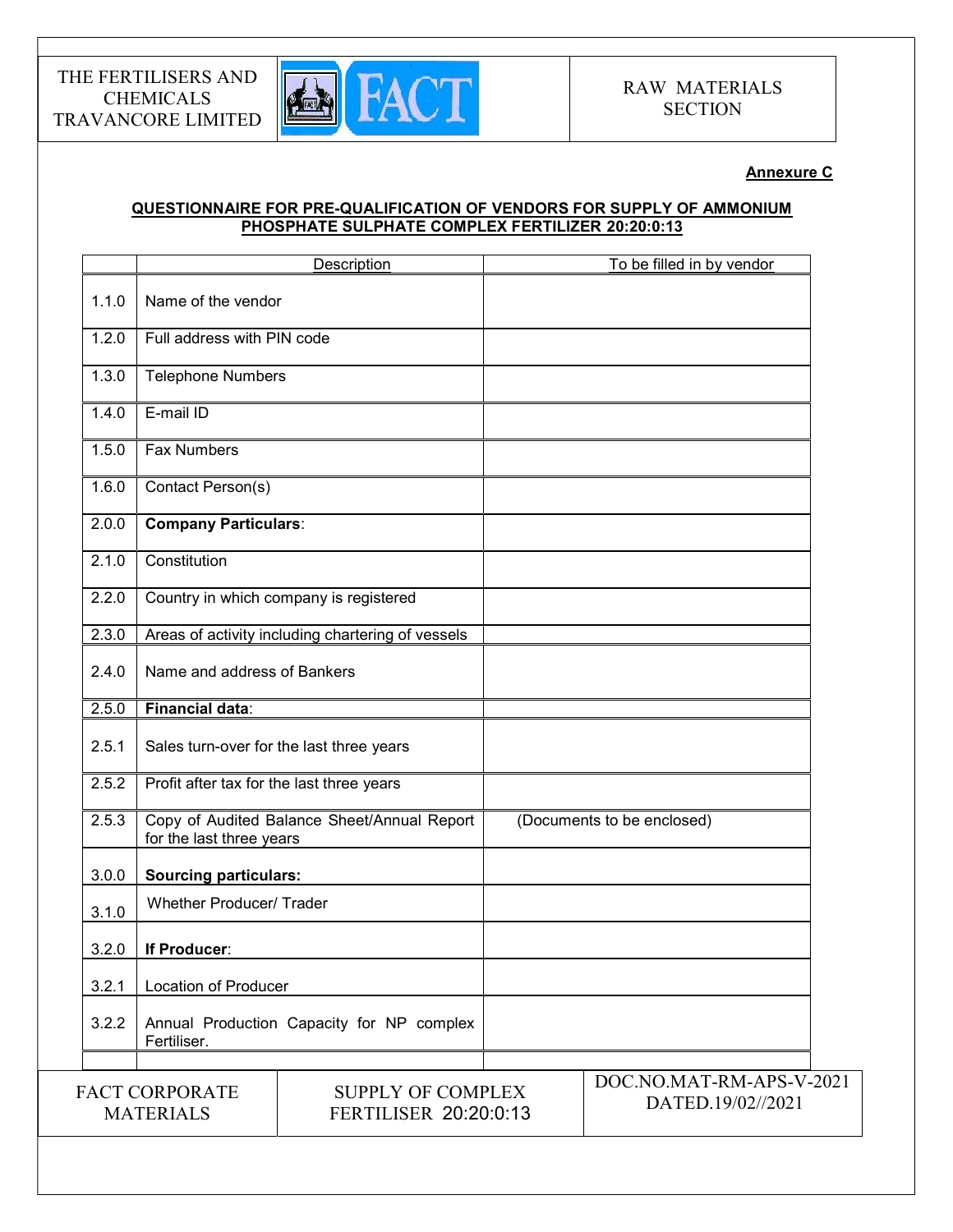

| 3.2.3 | <b>Typical Analysis Report of Ammonium</b><br>by us as given.     | Phosphate Sulphate 20:20:0:13 duly attested<br>by the Applicant's Authorized Signatory<br>showing parameters of specification required          | (Document to be enclosed)                                                                  |
|-------|-------------------------------------------------------------------|-------------------------------------------------------------------------------------------------------------------------------------------------|--------------------------------------------------------------------------------------------|
| 3.3.0 | If Trader:                                                        |                                                                                                                                                 |                                                                                            |
| 3.3.1 | proposed to be sourced                                            | Name and address of producer from where<br>ammonium phosphate sulphate 20:20:0:13 is                                                            |                                                                                            |
| 3.3.2 | 20:20:0:13 stated above                                           | Annual production capacity of complex fertiliser                                                                                                |                                                                                            |
| 3.3.3 |                                                                   | Letter(s) issued by the complex fertiliser<br>Producer's authorized signatory confirming to<br>backup with respect to quality and quantity      | (Document to be enclosed)                                                                  |
| 3.3.4 | Typical<br>Analysis<br>FCO, duly attested<br>authorized signatory | Report of Ammonium<br>Phosphate Sulphate 20:20:0:13 produced<br>showing parameters of specification as per<br>producer's<br>by the              | (Documents to be enclosed)                                                                 |
| 4.0.0 | Loading Port(s) details:                                          |                                                                                                                                                 |                                                                                            |
| 4.1.0 | Name(s) of the loading port(s)                                    |                                                                                                                                                 |                                                                                            |
| 4.2.0 | Loading rate(s) of the port(s)                                    |                                                                                                                                                 |                                                                                            |
| 4.3.0 |                                                                   | Sailing time from port of loading to Tuticorin                                                                                                  |                                                                                            |
| 5.0.0 | load port                                                         | Third party inspection agency/ agencies to be<br>involved for certifying quality and quantity at                                                |                                                                                            |
| 6.0.0 |                                                                   | Documentary evidence for sale of Fertilizer in<br>India/abroad for the last three years as on the<br>date of Application for Pre-qualification. | (Details to be given as per Annexure-D and<br>documents indicated therein to be enclosed). |
| 7.0.0 | the Indian agent:                                                 | In case the applicant proposes to operate<br>through his Indian agent or if the applicant is                                                    |                                                                                            |
| 7.1.0 | Indian Agent's Registration Number                                |                                                                                                                                                 |                                                                                            |
|       | <b>FACT CORPORATE</b><br><b>MATERIALS</b>                         | <b>SUPPLY OF COMPLEX</b><br><b>FERTILISER 20:20:0:13</b>                                                                                        | DOC.NO.MAT-RM-APS-V-2021<br>DATED.19/02//2021                                              |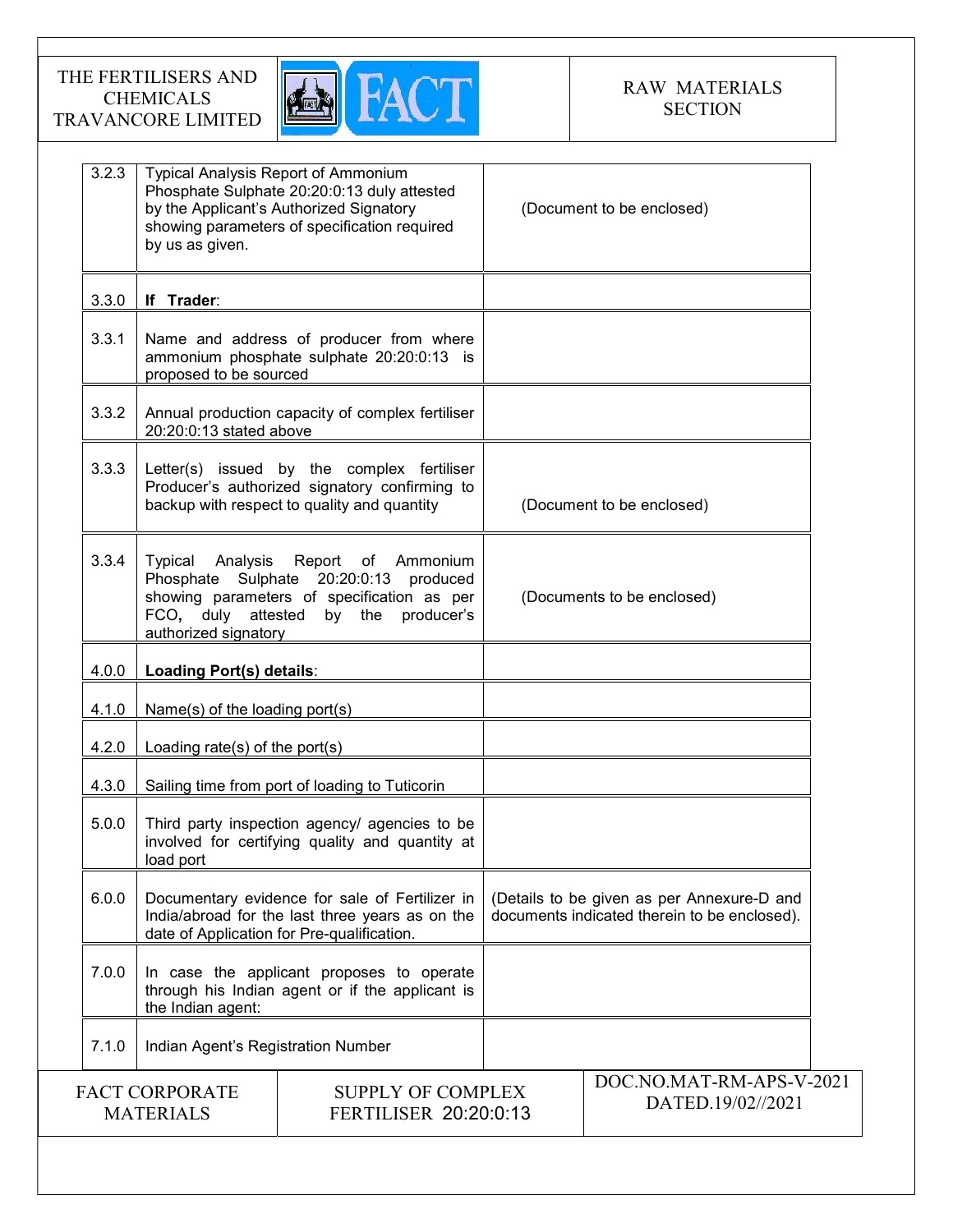

| 7.2.0          | Permanent Income Tax Account Number         |             |                           |           |
|----------------|---------------------------------------------|-------------|---------------------------|-----------|
| 7.3.0          | <b>GST Registration details</b>             |             |                           |           |
| 7.4.0          | Nature of commission/remuneration           |             |                           |           |
| 7.5.0          | Copy of Terms and Conditions of appointment |             | (Document to be enclosed) |           |
| 8.0.0          | <b>Details of Authorized Signatories:</b>   |             |                           |           |
|                | Name                                        | Designation |                           | Signature |
| 1              |                                             |             |                           |           |
| $\overline{2}$ |                                             |             |                           |           |
| 3              |                                             |             |                           |           |

### 9.0.0 Any other details:

Place

**Signature** 

Date

Name

Designation(Authorised (Authorised Signatory)

Seal

### Notes:

- 1.0 All requisite information shall be given in the format with reference to the item specified. Where space is insufficient, additional pages may be added with reference to the related paragraph.
- 2.0 Wherever enclosures are specified in the questionnaire, the same shall be enclosed.
- 3.0 Annexure D duly completed also shall be enclosed.
- 4.0 FACT reserves the right to verify any of the statements enclosed along with the Application for Prequalification. Any additional information/ documents required shall also be furnished. False statement shall disqualify the Applicant.

| <b>FACT CORPORATE</b> | SUPPLY OF COMPLEX            | DOC.NO.MAT-RM-APS-V-2021 |
|-----------------------|------------------------------|--------------------------|
| <b>MATERIALS</b>      | <b>FERTILISER 20:20:0:13</b> | DATED.19/02//2021        |
|                       |                              |                          |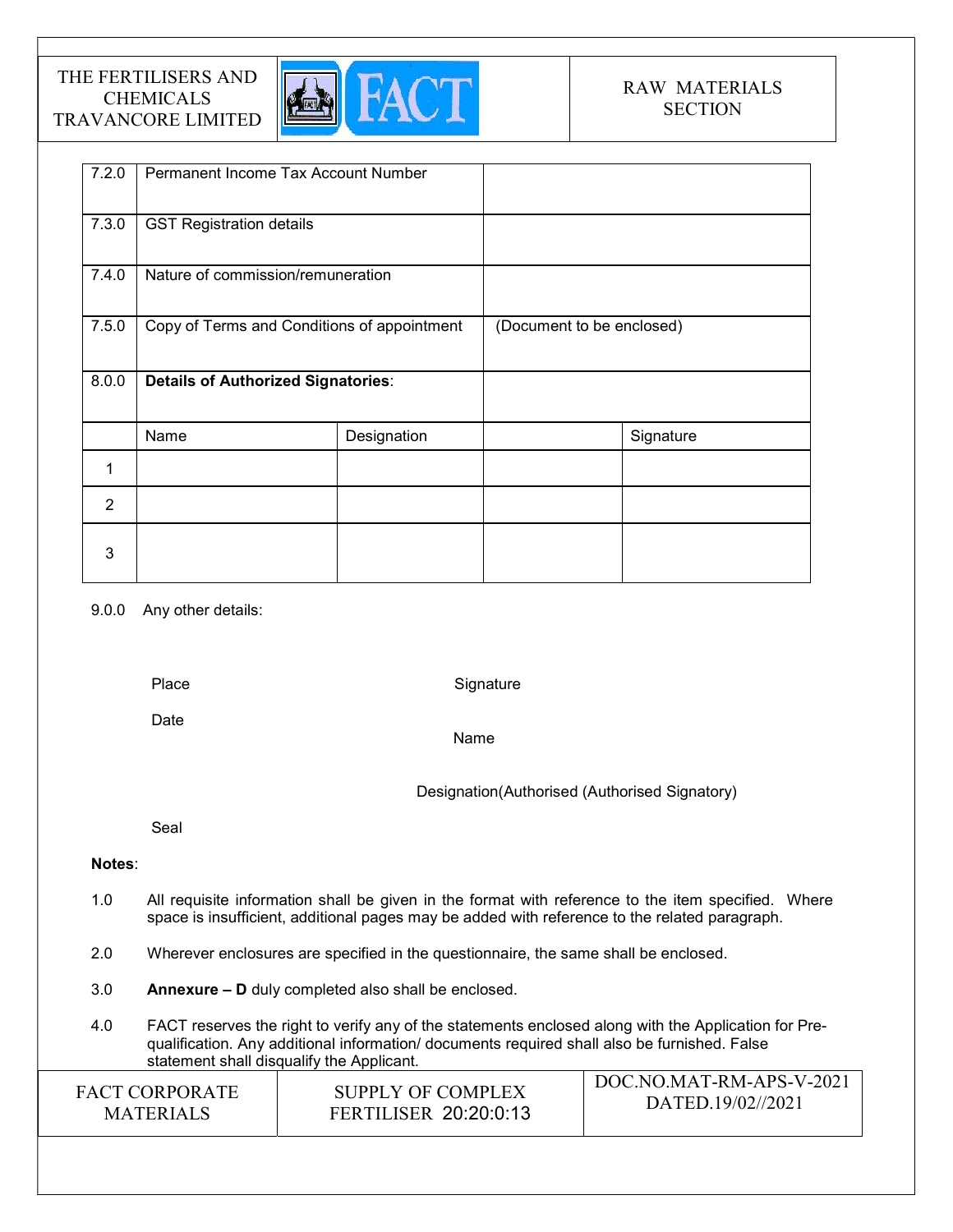

# Annexure –D

#### DETAILS OF SUPPLIES:

Details of supplies of Fertilizers in bulk as per the pre-qualification criteria specified during the last three years as on the date of submission of Part-A Bid.

| Year | Purchase Order<br>No./Date | Description of<br>Material | Quantity as per<br>Purchase Order | Client | Source / Port<br>of Loading | Date and Quantity<br>as per Invoice<br>/Bill of Lading | Port of<br>Discharge |  |
|------|----------------------------|----------------------------|-----------------------------------|--------|-----------------------------|--------------------------------------------------------|----------------------|--|
|      |                            |                            |                                   |        |                             |                                                        |                      |  |
| 2018 |                            |                            |                                   |        |                             |                                                        |                      |  |
|      |                            |                            |                                   |        |                             |                                                        |                      |  |
|      |                            |                            |                                   |        |                             |                                                        |                      |  |
| 2019 |                            |                            |                                   |        |                             |                                                        |                      |  |
|      |                            |                            |                                   |        |                             |                                                        |                      |  |
|      |                            |                            |                                   |        |                             |                                                        |                      |  |
| 2020 |                            |                            |                                   |        |                             |                                                        |                      |  |
|      |                            |                            |                                   |        |                             |                                                        |                      |  |
|      |                            |                            |                                   |        |                             |                                                        |                      |  |
| 2021 |                            |                            |                                   |        |                             |                                                        |                      |  |
|      |                            |                            |                                   |        |                             |                                                        |                      |  |
|      |                            |                            |                                   |        |                             |                                                        |                      |  |

Note: Major orders executed for any Fertiliser/Public Sector Companies in India shall also be included.

Place

Name

Date

**Signature** 

Seal

Designation (Authorized Signatory)

FACT CORPORATE **MATERIALS** 

SUPPLY OF COMPLEX FERTILISER 20:20:0:13

DOC.NO.MAT-RM-APS-V-2021 DATED.19/02//2021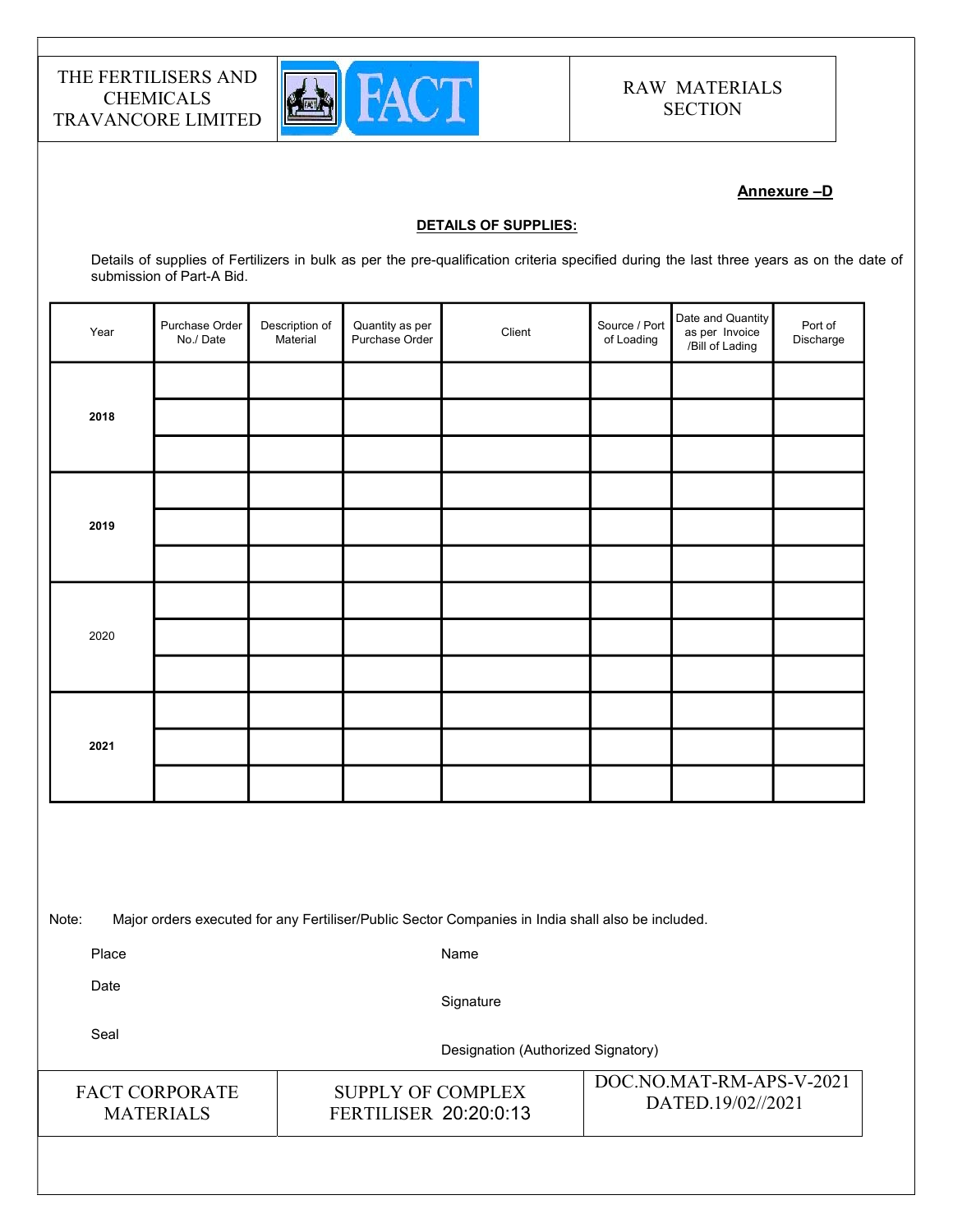

#### Check List of Documents to be enclosed along with Annexure C:

#### In the case of Producer :

- 1. Copy of Purchase Order(s)/Agreement(s) in support of Data furnished vide Annexure- C.
- 2. Copy of Invoice(s) and Bill(s) of Lading for the supplies made in respect of the above.
- 3. Copy of Typical Analysis Report of Fertilizer produced, showing parameters of specification as given in FCO.
- 4. Copy of Audited Balance Sheet/Annual Report for the last three years.

All the above documents shall be duly attested by the Authorised Signatory of the Bidder.

#### In the case of Trader

- 1. Copy of Purchase Order(s)/Agreement(s) in support of Data furnished in Annexure C.
- 2. Copy of Invoice(s), Bill(s) of Lading for the supplies made in respect of the above.
- 3. Letter(s) issued by the Fertilizer Producer's Authorized Signatory, confirming to backup with respect to quality and quantity.
- 4. Copy of Typical Analysis Report of Fertilizer produced, showing parameters of specification as given in FCO duly attested by Producers Authorised Signatory.
- 5. Terms and Conditions of Appointment.
- 6. Copy of Audited Balance Sheet/Annual Report for the last three years.

All the above documents shall be duly attested by the Authorised Signatory of the Bidder.

| <b>FACT CORPORATE</b> |
|-----------------------|
| <b>MATERIALS</b>      |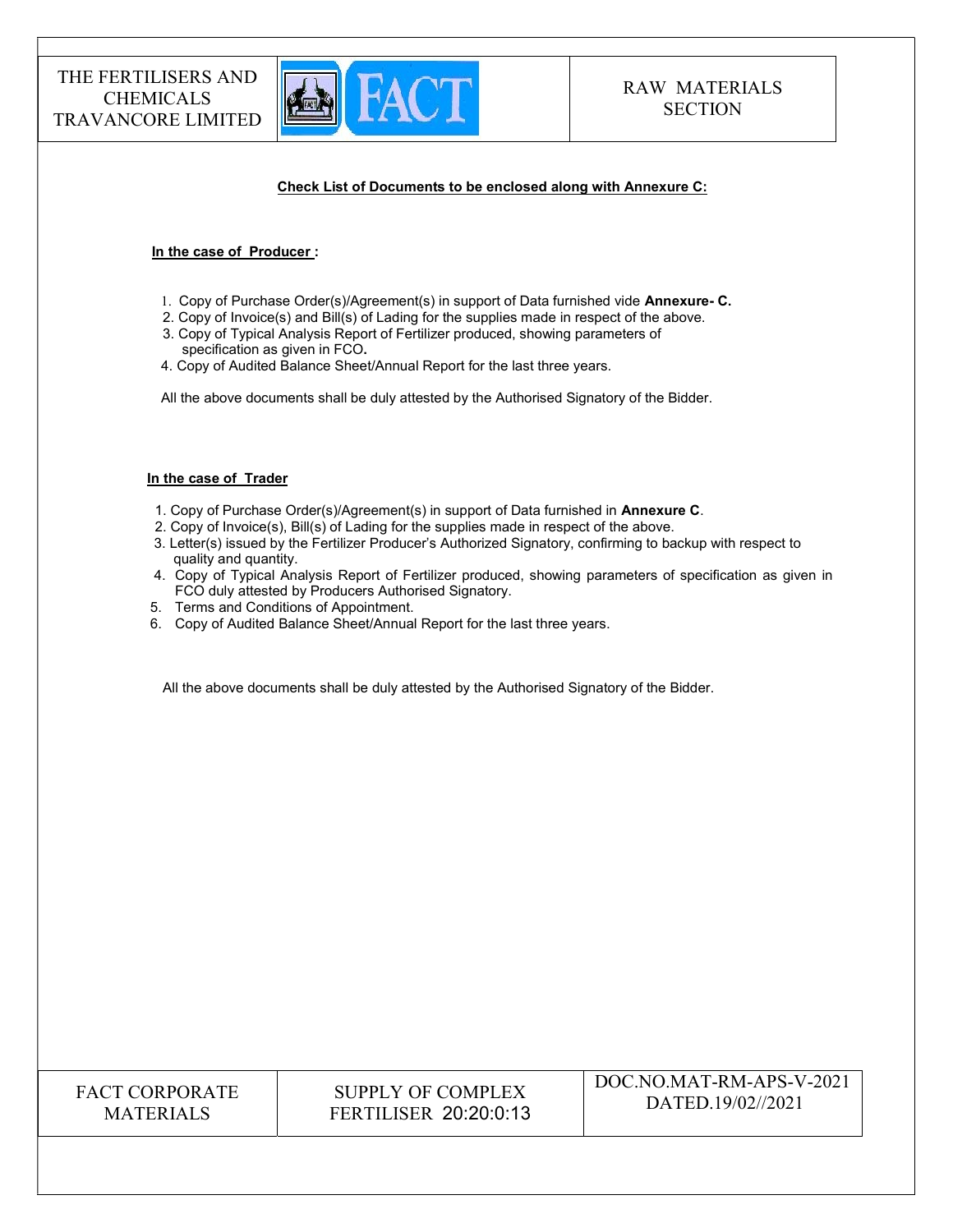

#### Annexure-E

#### TERMS AND CONDITIONS OF PURCHASE

- 1. The Purchase Order is placed with both FOB and CFR option and FACT reserves the right to exercise the FOB or the CFR option on a shipment to shipment basis including partial shipments, if so agreed by FACT. In case of FOB option, FACT shall arrange for fixing the vessel for which Seller shall allow a minimum period of three weeks after confirming the firm load port laycan along with complete load port details. If FACT is not able to nominate a suitable vessel in this period, FACT shall exercise CFR option immediately on receipt of NOC from Transchart. Seller shall then make CFR arrangements for the agreed laycan only.
- 1.1. Seller shall furnish firm laycan well in advance so that the activities required for vessel fixture by FACT or CFR arrangements by Seller are made smoothly after obtaining NOC from Transchart. The Seller shall not be absolved from his obligations under the contract, citing insufficient time for making CFR arrangements. Shipment terms for FOB contract and those for CFR contract shall be as given in Annexure F & G respectively of this Document.
- 2. Taxes and Duties:

All levies, taxes and duties in the Seller's country shall be to Seller's account and in India to FACT's account.

3. Security Deposit:

The Seller shall furnish Security Deposit at equivalent to 2% of the Total order Value within 10 days from the date of Letter of Intent in cash or by Bank Guarantee as per proforma attached. Bank Guarantee shall be kept valid for a minimum period of 6 months, with a further claim period of 6 months. Validity shall be further extended on demand as per terms of our BG proforma.

The SD is exempted in the case of: Reputed Manufacturers / producers/Traders who have supplied a minimum quantity of 22500 MT Fertilizer to FACT in the past.

- 4. Payment:
- 4.1 Payment: Payment shall be on  $180<sup>th</sup>$  day from BL date by LC. LC opening charges and Bank charges in India shall be to FACT's account. All charges outside India, including confirmation charges, in case confirmation is required, shall be to seller's account. Acceptance of the material shall be based on samples drawn by Central Fertilizer Quality Control Laboratory in India or any other lab nominated by Govt. of India/respective state for that purpose. The quality so determined at discharge port shall be final and binding on supplier. Weighment shall be as determined by draft survey conducted through and by independent internationally reputed surveyor/inspection agency appointed by FACT at the port of discharge. The Payment shall be based on B/L quantity or drafts survey whichever is less.

FACT CORPORATE MATERIALS

SUPPLY OF COMPLEX FERTILISER 20:20:0:13 DOC.NO.MAT-RM-APS-V-2021 DATED.19/02//2021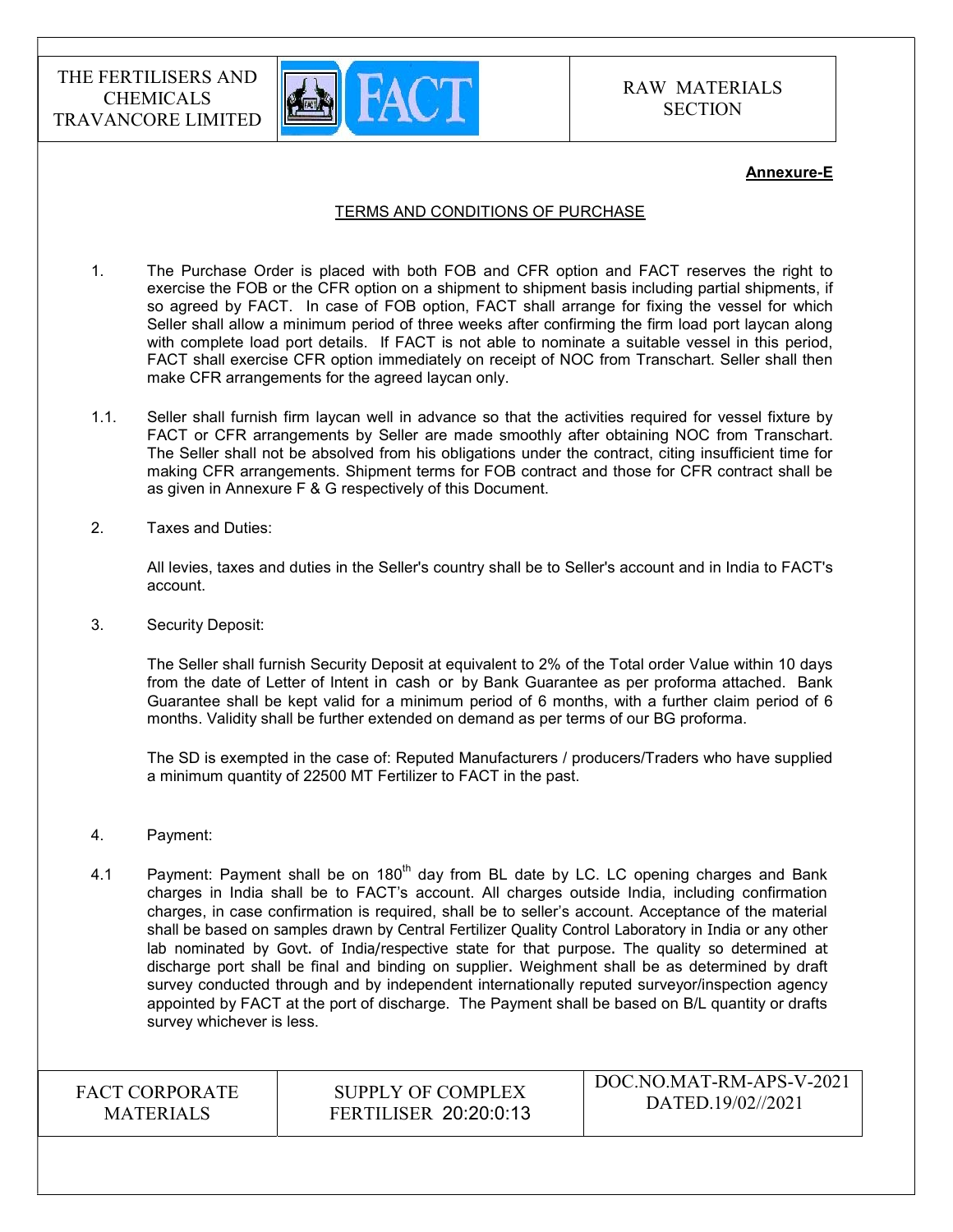

 $\sqrt{20200}$ 

- 4.2 Indian Agent's Commission, if any, shall be deducted from the invoice and paid in Indian Rupees in India. Please see clause 16 below.
- 5. Shipping Documents:
- 5.1 Seller shall present following shipping documents for payment purpose:

a] Three original and three non-negotiable copies of clean on board bills of lading marked freight paid/payable by shipper as per Charter Party. In case of Charter Party Bills of Lading, it should bear an endorsement that all the relevant terms and conditions of the relative Charter Party are deemed to have been incorporated therein.

The B/Ls to show:

1] Import License - Free import as per Chapter 2 Para 2.1 of Foreign Trade Policy 2015 – 20. 2] Purchase Order Number

3] L/C reference, if payment is by L/C.

b] Three signed commercial invoices and three copies of the same based on the Bill of Lading quantity and surveyor's certificate of analysis. The invoice shall show the following:

1] B/L No. and date

2] Import License - Free import as per Chapter 2 Para 2.1 of Foreign Trade Policy 2015 – 20. 3] Purchase Order No.

- c] Certificate of origin issued by the concerned Chamber of Commerce.
- d] Certificate of weight issued by Independent Surveyor.
- e] Certificate of quality/analysis issued by independent surveyor.
- f] A certificate from the Seller stating that email has been sent to FACT's underwriters for insurance purposes.
- g] A certificate from the seller to the effect that the goods supplied is in accordance with the relative purchase order.
- h) "A certificate in original from FACT for the acceptance of Quantity and Quality based on findings on discharge port. FACT shall issue the certificate immediately on receipt of acceptable report from FCO approved laboratory. If the report from FCO approved laboratory is not received even on 45th day of completion of discharge, the seller can negotiate the documents. The supplier shall pay to the buyer amounts as per the clause 9.6 of Annexure E in case of non-conformity of FCO specification on receipt of report from FCO approved lab subsequently. If the report from FCO approved laboratory within this 45 days period is in conformity with FCO specification FACT shall forward the certificate of acceptance for negotiation of documents. Whereas the report from FCO approved laboratory within 45 days period shows a non-conformity with FCO specification, the seller shall not be entitled for negotiation of documents. In all cases, the quantity shall be the BL quantity or quantity received at discharge port whichever is lower. Suitable clauses shall be included in the LC for the above.
- i) Stowage plan.

| <b>FACT CORPORATE</b> | SUPPLY OF COMPLEX            | - DOC.NO.MAT-RM-APS-V-2021 |
|-----------------------|------------------------------|----------------------------|
| <b>MATERIALS</b>      | <b>FERTILISER 20:20:0:13</b> | DATED.19/02//2021          |
|                       |                              |                            |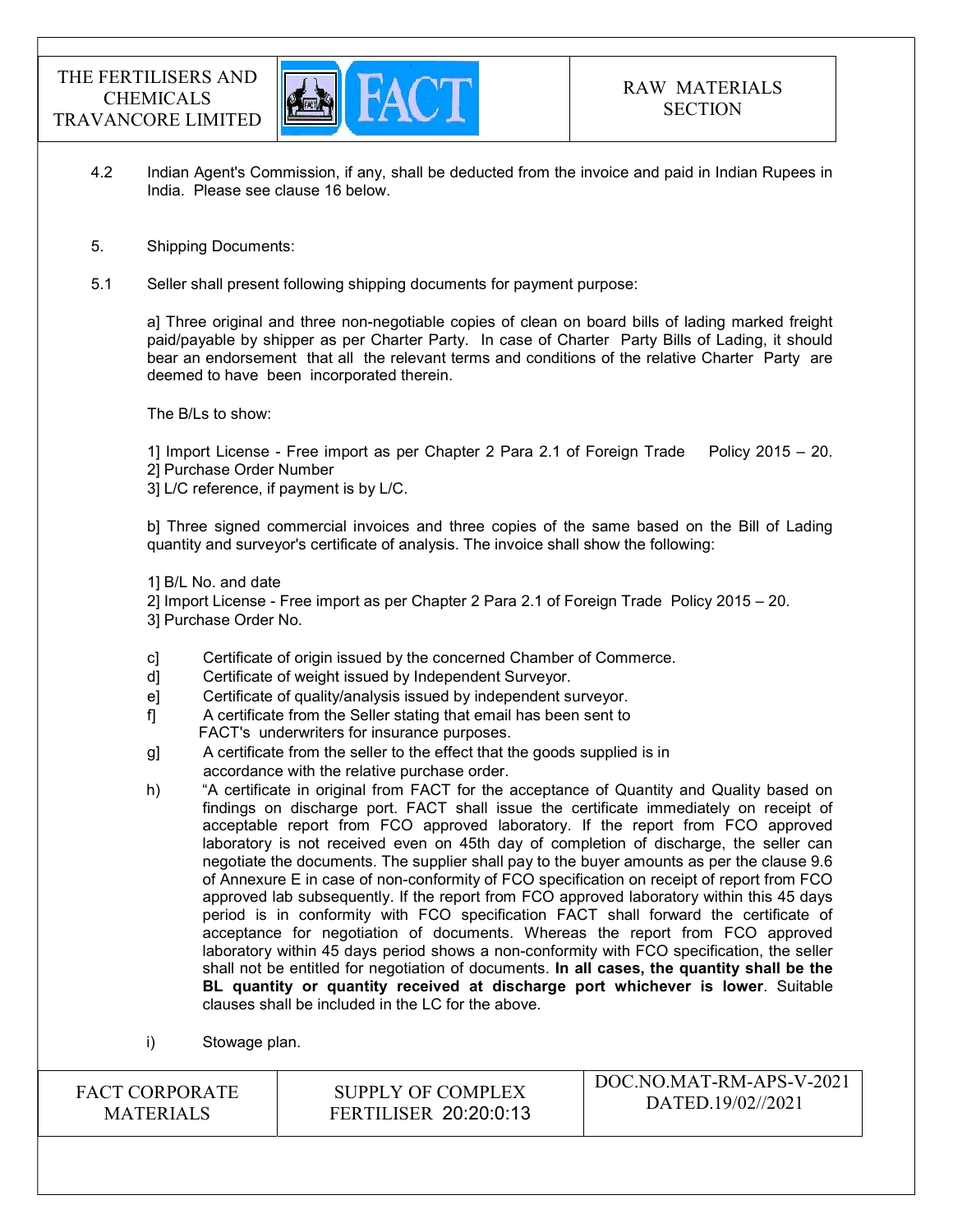

Note: Vendors can furnish Bank Guarantee for the entire value of order valid till the product is approved by FCO labs or any other lab nominated by Govt. of India/respective state for that purpose in which case LC condition against clause 5.1 h can be waived. Proforma for BG against the exemption of clause 5.1-h of Annexure-E is same as the Proforma for BG against security deposit as per Annexure-M.

- 5.2 In case the successful bidder is proposing to make the sale on high sea sale basis, the sale shall comply to the latest Government of India guidelines and seller shall provide all the necessary documents.
- 5.3 All documents required for payment of GST on freight shall be provided, by seller.
- 5.4 All charges towards obtaining the above documents shall be to the account of Seller.
- 5.5 Routing of shipping documents shall be as follows:

 Copies of Shipping documents (B/L, Invoice etc...) shall be faxed within 2 days of loading/sailing of the vessel to:

- 1] GENEREL MANAGER [M]F, FACT MARKETING DIVISION, UDYOGAMANDAL, COCHIN - 683 501.
- 2] DEPUTY GENERAL MANAGER [FINANCE] BILLS (RM), HEAD OFFICE, FACT LTD., UDYOGAMANDAL, COCHIN, KERALA STATE, INDIA – 683 501
- 3] DEPUTY GENERAL MANAGER (MATERIALS)-RM, FACT LTD, PD ADMIN BUILDING, FACT LTD., UDYOGAMANDAL, COCHIN – 683 501
- 6. Liquidated damages:

:

The agreed shipment dates shall be firm and shall be treated as the essence of the contract. Any delay in effecting the shipment shall render the Seller liable for liquidated damages at the rate of 1/2% of the value of the shipment for every week or part thereof delay subject to a maximum of 2% of the value of the shipment. This value shall be either FOB or CFR as per the option exercised by **FACT.** 

- 7. Force Majeure:
- 7.1 If at any time during the existence of this contract if either Seller or FACT is unable to perform in whole or in part any obligation under this contract because of war, hostility, civil commotions, sabotage, quarantine restrictions, Acts of God and Acts of Govt. [including but not restricted to prohibition of exports or imports], fires, floods, explosions, epidemics, strikes, embargoes, then the date of execution of contract shall be rescheduled after considering FACT's production requirements, ullage, market conditions, prices, etc.
- 7.2 Any waiver/extension of time in respect of the delivery of any installment or part of the goods occasioned due to reasons in (i) above, shall not be deemed to be waiver/extension of time in respect of the remaining deliveries.

| SUPPLY OF COMPLEX<br><b>FACT CORPORATE</b><br>DATED.19/02//2021<br><b>FERTILISER 20:20:0:13</b><br><b>MATERIALS</b> |  |  | DOC.NO.MAT-RM-APS-V-2021 |
|---------------------------------------------------------------------------------------------------------------------|--|--|--------------------------|
|---------------------------------------------------------------------------------------------------------------------|--|--|--------------------------|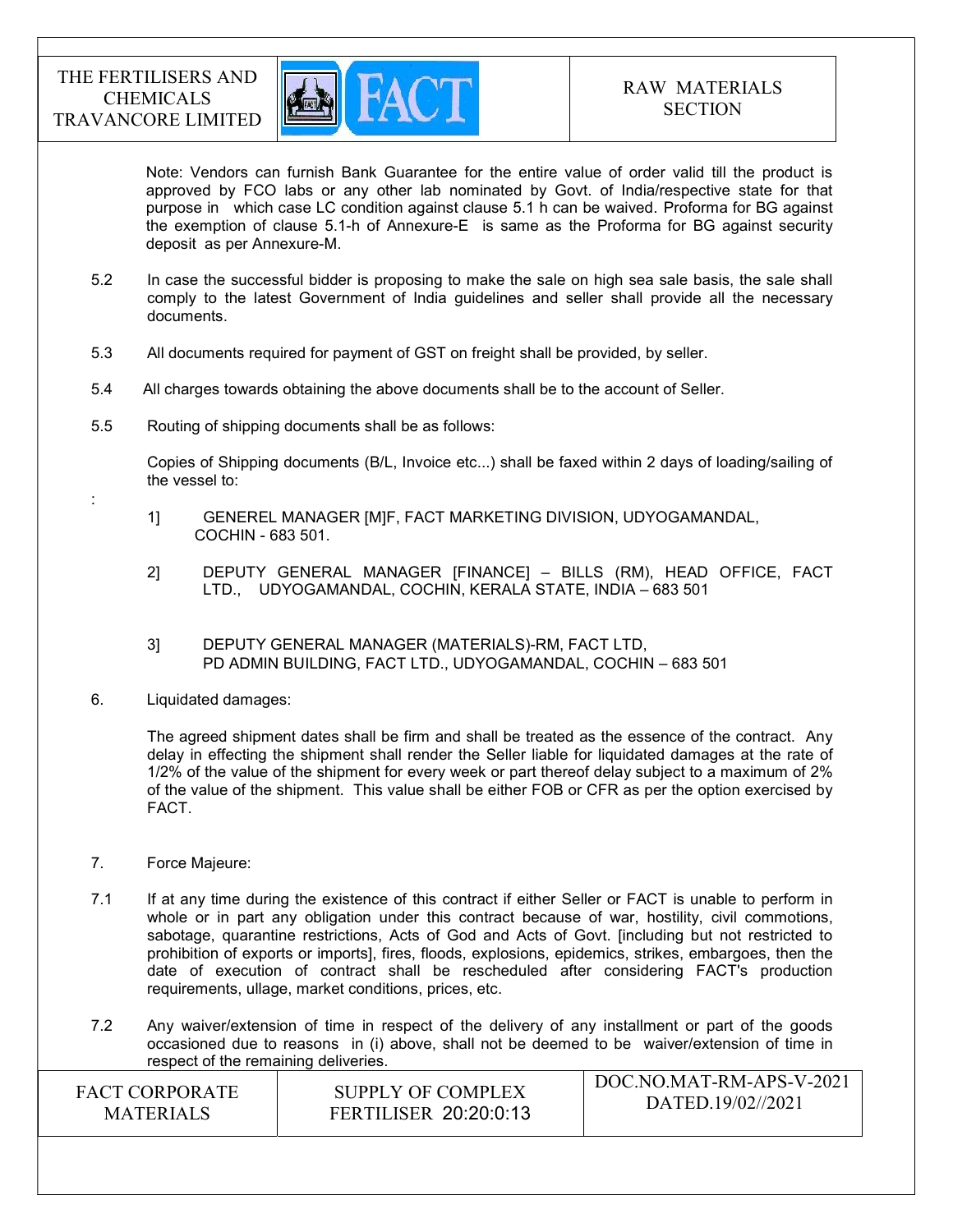

- 7.3 If operation of such circumstances exceeds three months, each party shall have the right to refuse further performance of the contract in which case neither Seller nor FACT shall have the right to claim damages.
- 7.4 The Seller and/or FACT who is unable to fulfill their obligations under the contract shall within 15 days of occurrence of any of the causes mentioned in this clause inform the other party, of the existence and termination of the circumstances preventing the performance of the Contract. Certificate issued by local Chamber of Commerce in the country of the Seller or FACT shall be sufficient proof of the existence of the above circumstances and their duration.
- 7.5 Non-availability of material shall not be an excuse to the Seller for not performing their obligations under the contract.
- 8. Default:

In the event of any default by the Seller in executing the Purchase Order in accordance with the specifications and/or terms and conditions of the Purchase Order, FACT may terminate the Purchase Order without prejudice to any other right, remedy or option FACT may have. In the event of such termination, FACT shall have the right to procure the goods from other sources at the risk and cost of the Seller.

- 9. Determination of quality and quantity:
- 9.1 The supplier shall ensure that the goods shipped conform to the agreed quality and specifications and shall not ship goods which do not conform to the agreed quality and specification.
- 9.2 FACT reserves the right, at its option and cost, to have material inspected before shipment in regard to quality and specifications. The supplier / shipper shall tender the material for inspection to the agency to be nominated by FACT and shipment shall be effected only after the material is inspected. The supplier / shipper will provide free of cost facilities to the inspection agency at the load port for taking samples.
- 9.3 Irrespective of whether FACT appoints inspection agency or not, it will be obligatory on the part of the supplier to obtain Certificate of Inspection from Internationally reputed Inspection Agency to the effect that material is in accordance with the specifications laid down in the contract. This shall accompany the shipping documents. The inspection fee shall be borne by supplier.
- 9.4 For the purpose of determining quality, the Inspection Agency may at their discretion draw samples of the material at the producing factory as specified in the contract but shall draw samples in all cases in the customary manner during the loading of the vessel with a view to ensure that the material conforms to the contractual specifications. Analysis report should specify the nutrients and other requirements of the contractual specifications. The report shall specify the methods of analysis used, type of sieve used for determination of particle size and also the contract number, the quantity loaded and name of the vessel. A clear inspection note will be released by the Inspection Agency only if they are satisfied that the cargo meets contractual specifications.
- 9.5 Sample shall be drawn by Central Fertilizer Quality Control Laboratory in India or any other lab nominated by Govt. for that purpose. The quality so determined at discharge port shall be final and binding on supplier.

| SUPPLY OF COMPLEX<br><b>FACT CORPORATE</b><br>DATED.19/02//2021<br><b>FERTILISER 20:20:0:13</b><br><b>MATERIALS</b> |
|---------------------------------------------------------------------------------------------------------------------|
|---------------------------------------------------------------------------------------------------------------------|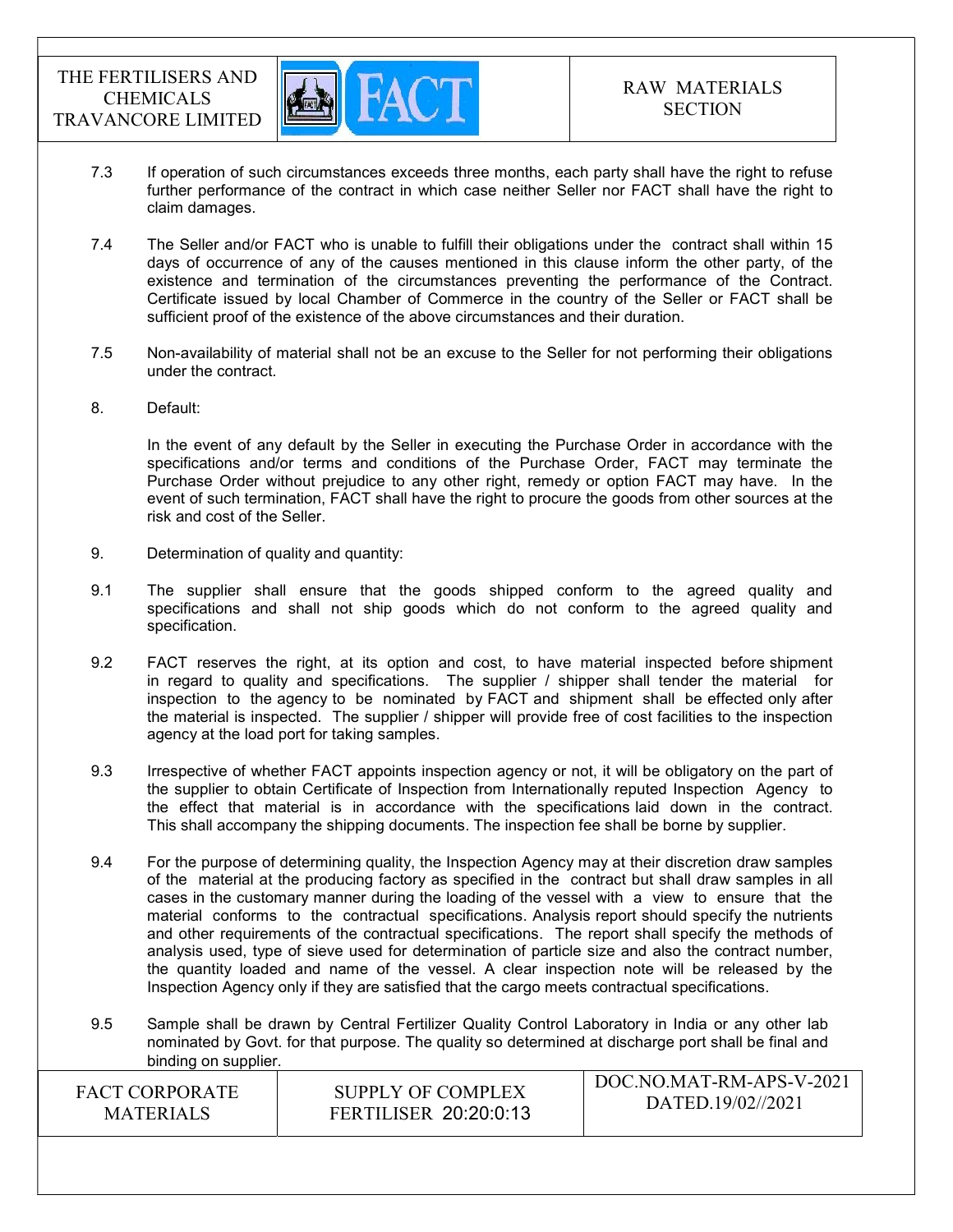

- 9.6 In case the cargo is not meeting the FCO specifications, the cargo will be rejected. The supplier shall refund all the material cost, consequential handling and the distribution cost thereof Immediately on FACT's first demand failing which penalty  $@$  18% p.a. shall be payable up to the date of actual remittance by the supplier.
- 10. Weighment:

 Weighment shall be as determined by draft survey conducted through an independent internationally reputed surveyor/inspection agency appointed by FACT at the port of discharge. The payment shall be based on B/L quantity or drafts survey whichever is less. Quantity declared as damaged cargo shall also be treated as quantity delivered short and shall be treated accordingly.

11. Title and Risk:

Title to the goods and risk shall pass from Seller to FACT as per INCOTERMS 2000, as amended from time to time.

12. Amendment of the Purchase Order:

Any amendment or modification to this Purchase Order shall be made in writing with the concurrence of the Seller, where required.

13. Law:

The governing law for this Purchase Order shall be Indian law. The proper language of the Purchase Order shall be English. The Seller agrees to submit himself to the Jurisdiction of Indian Courts of Law.

- 14. Seller warrants that the goods are free and clear of liens and encumbrances and that he has good and marketable title to the same.
- 15. Arbitration:

If any dispute (s) arises out of or in connection with this contract, or in respect of any defined legal relationship associated therewith or derived therefrom, the parties agree to submit the disputes to arbitration under the ICADR (International Centre for Alternative Dispute Resolution) Arbitration Rules 1996. The authority to appoint the arbitrator shall be the International Centre for Alternative Dispute Resolution. The number of Arbitrator shall be one and the language of the arbitration proceedings shall be English. The place of arbitration proceedings shall be Ernakulam in Kerala.

16. Seller's Indian Agent:

The Seller shall disclose the name and address of his Indian agent/representative along with following information.

16.1 Indian Agent's registration Nos. and their permanent income tax account number.

| <b>FACT CORPORATE</b><br><b>MATERIALS</b> | SUPPLY OF COMPLEX<br><b>FERTILISER 20:20:0:13</b> | DOC.NO.MAT-RM-APS-V-2021<br>DATED.19/02//2021 |
|-------------------------------------------|---------------------------------------------------|-----------------------------------------------|
|                                           |                                                   |                                               |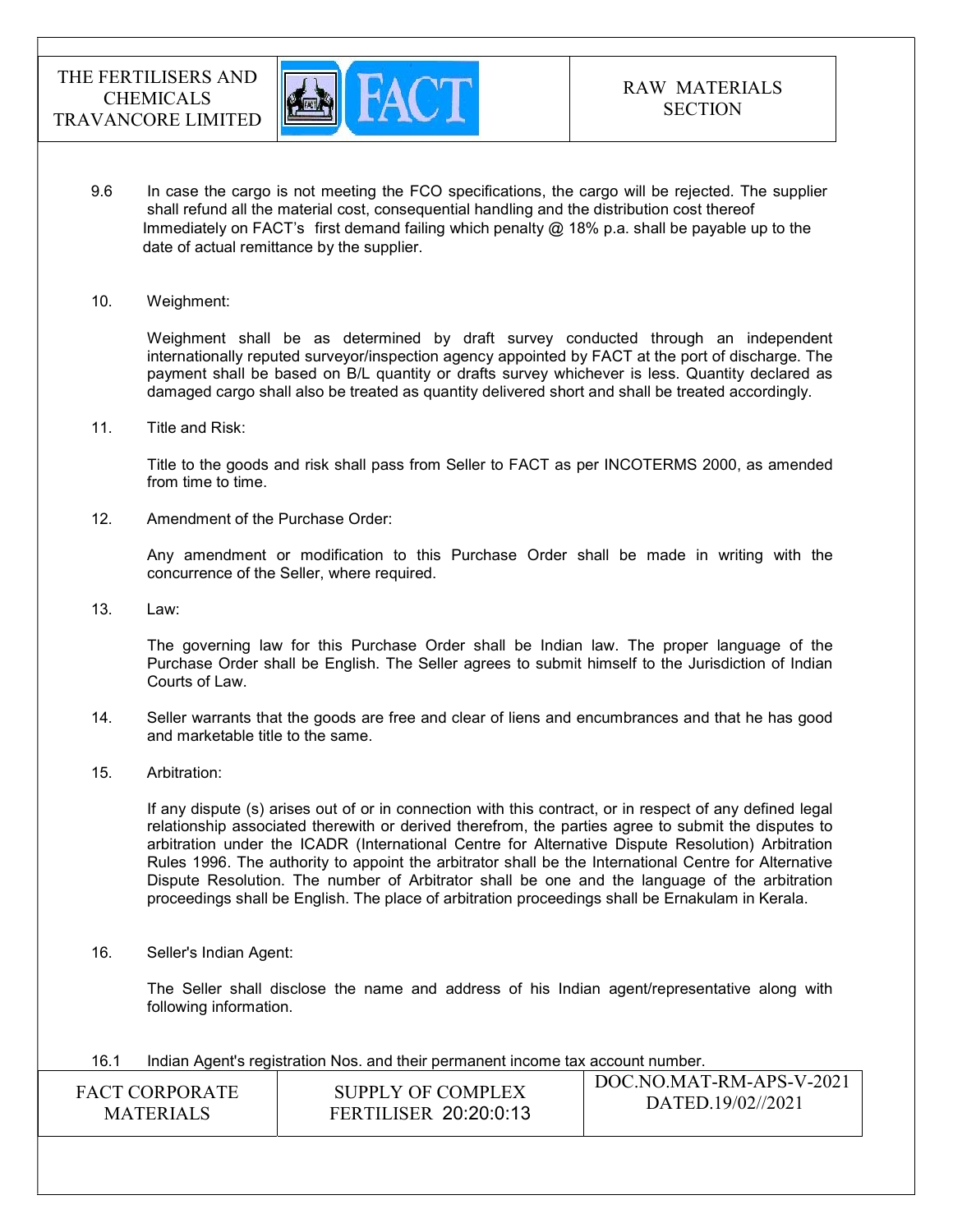

- 16.2 Amount and nature of commission/remuneration.
- 16.3 A copy of terms and conditions of the appointment of the Indian agent including the commission being paid to them shall be furnished along with the bid. In case the Seller has no agent in India, the Seller shall certify that they have no agents in India and that no remuneration is to be paid to any Indian Party. If the seller does not indicate the name of his agent or representative in India, and the amount of commission payable to him in the offer, it will be assumed that no agents' commission is involved.
- 16.4 FACT shall deduct the Indian agent's commission, if applicable from the value of the Seller's invoice and pay to the Indian Agent in equivalent Indian rupees (rate of exchange being the rate at which payment was made to Seller) by cheque, as per the agreed payment terms. In case the Indian Agents are foreign controlled company as defined under section 28 of the Foreign Exchange Regulation Act, 1973 or any other act as in force, certificate/permission from Reserve Bank of India/Government of India as the case may be that they are entitled to do the agency business and receive commission from buyers should be enclosed along with the bid.
- 16.5 The information required above shall include those agents situated in India who have some other kind of commercial relationships and may not fall within the usual definition of agent. In cases where there is no agent but the Seller has any Indian Branch or subsidiary or a financially interlinked concern, the same shall be intimated to us. This will also include such Indian agents who are paid general retainer fee and may not have any reference to this purchase order.
- 16.6 Should we suffer any loss or penalty because of the failure of the Seller to disclose the details mentioned above about their agents, FACT shall hold the Seller responsible for such loss or penalty and shall be entitled to claim from them damages for breach of the above provisions of the contract and also to resort to such other action which FACT may consider appropriate.
- 17. This Purchase Order is placed by FACT, The Fertilisers and Chemicals Travancore Limited. It is expressly made clear that the Government of India is not a party to this Purchase Order and has no liabilities, obligations or rights on this order.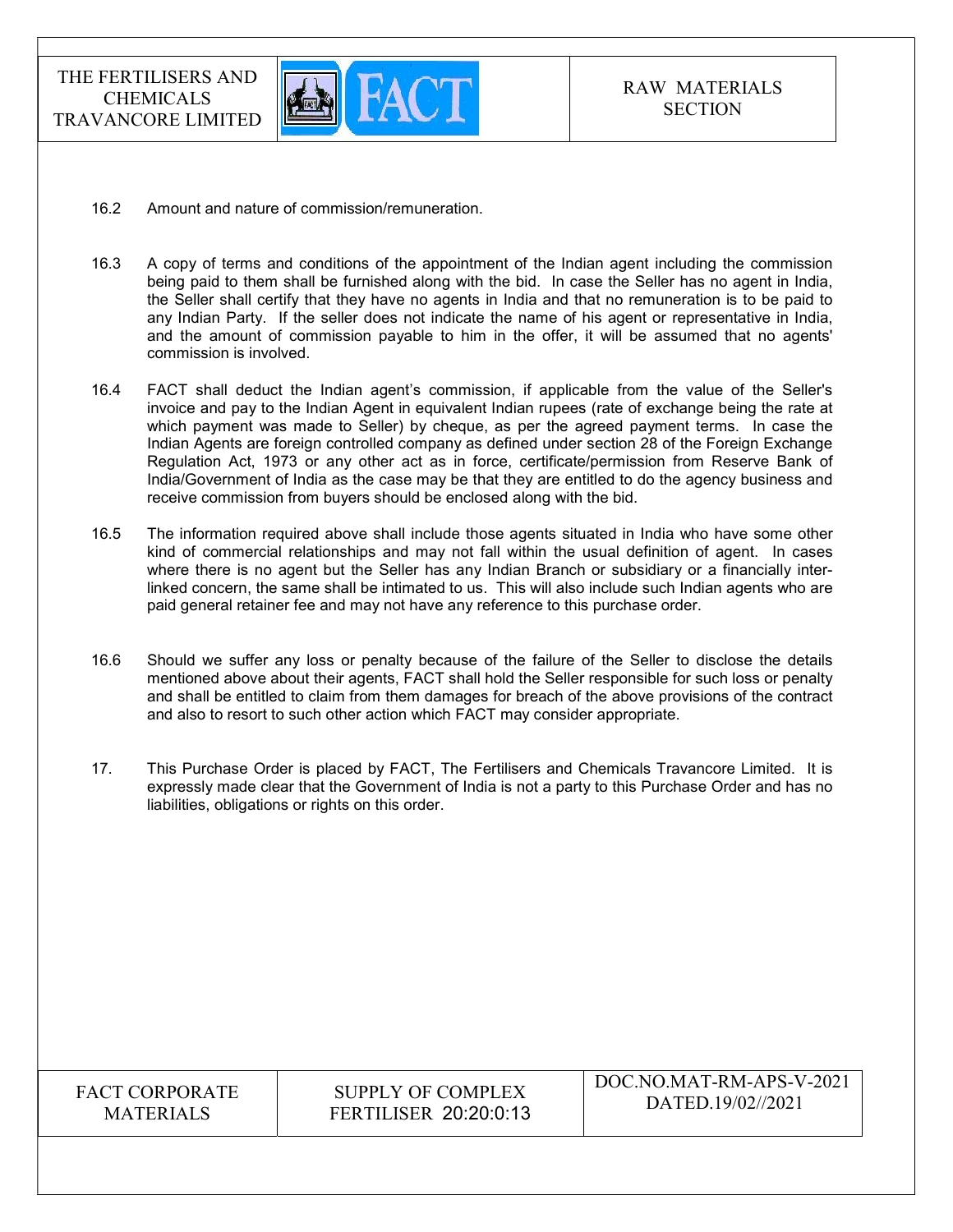

#### Annexure-F

### SHIPMENT TERMS FOR FOB CONTRACT

- 1 FACT undertakes to provide transportation for carriage of the cargo in bulk.
- 2 FOB terms between Seller and their supplier if any shall not apply for contract arising out of this enquiry. It shall be as per FACT's terms only (with agreed variations). Seller shall forward the full loadport details, as well as firm loadport laycan with a spread of not less than 5 days, in conformity with the Purchase Order schedules or as required by FACT for each shipment, in case schedule is not finalised prior to issue of Purchase Order.
- 3 FACT will chart a suitable vessel and seller shall forward their acceptance of such nominated vessel within 24 hrs from the nomination. FACT reserves the right to substitute named vessel after giving prior intimation to the Seller.
- 4 The vessel shall report to the Seller or Seller's agents at the load port and present herself for loading the cargo as per loadport terms and conditions as incorporated in the Charter Party.
- 5 Insurance:

 FACT shall arrange to insure the cargo. On completion of loading, sailing details such as quantity, B/L No. and date, load port, ETA Tuticorin shall be emailed to Deputy General Manager[Materials]- RM [email:kennedy@factltd.com/nikhilkumar@factltd.com],Deputy General Manager [Finance & Accounts] [Fax: 91- 484 - 2545039] and our under writers, details to be intimated later.

- 6 All claims at the loadport like demurrage, despatch, dead freight, etc, shall be settled directly between the Seller and the vessel owner. Suitable provision shall be made to this effect in the Charter Party. FACT shall render assistance, if required, to the Seller/Owner in settling such claims.
- 7 Seller shall be liable for any demurrage incurred at the load port on account of any delay in loading outside the permissible laytime. Any delay due to the vessel's condition or breakdown or inability of the vessel's facility to load cargo within the time allowed, shall not count as used laytime. If cargo is not available after ship has arrived in the port of loading according to schedule, the tenderer shall be responsible for the costs and demurrage of the vessel, and dead freight, if any due to incomplete loading because of the un-readiness of either part or whole of the goods when the vessel has been in port at due time, and the notice of readiness has been served and accepted.
- 8. Port charges, quay dues and similar dues on ship to owner's account. Supplier to pay all dues, taxes and duties on the cargo in the country of origin.
- 9. The cargo shall be loaded by supplier / shipper free of expenses and risk to the vessel but under the supervision of Master.
- 10. All other terms and conditions not indicated in these shipment terms shall be as per the Terms and Conditions of the Order and the relevant Charter Party.

| FACT CORPORATE   | SUPPLY OF COMPLEX            | DOC.NO.MAT-RM-APS-V-2021 |
|------------------|------------------------------|--------------------------|
| <b>MATERIALS</b> | <b>FERTILISER 20:20:0:13</b> | DATED.19/02//2021        |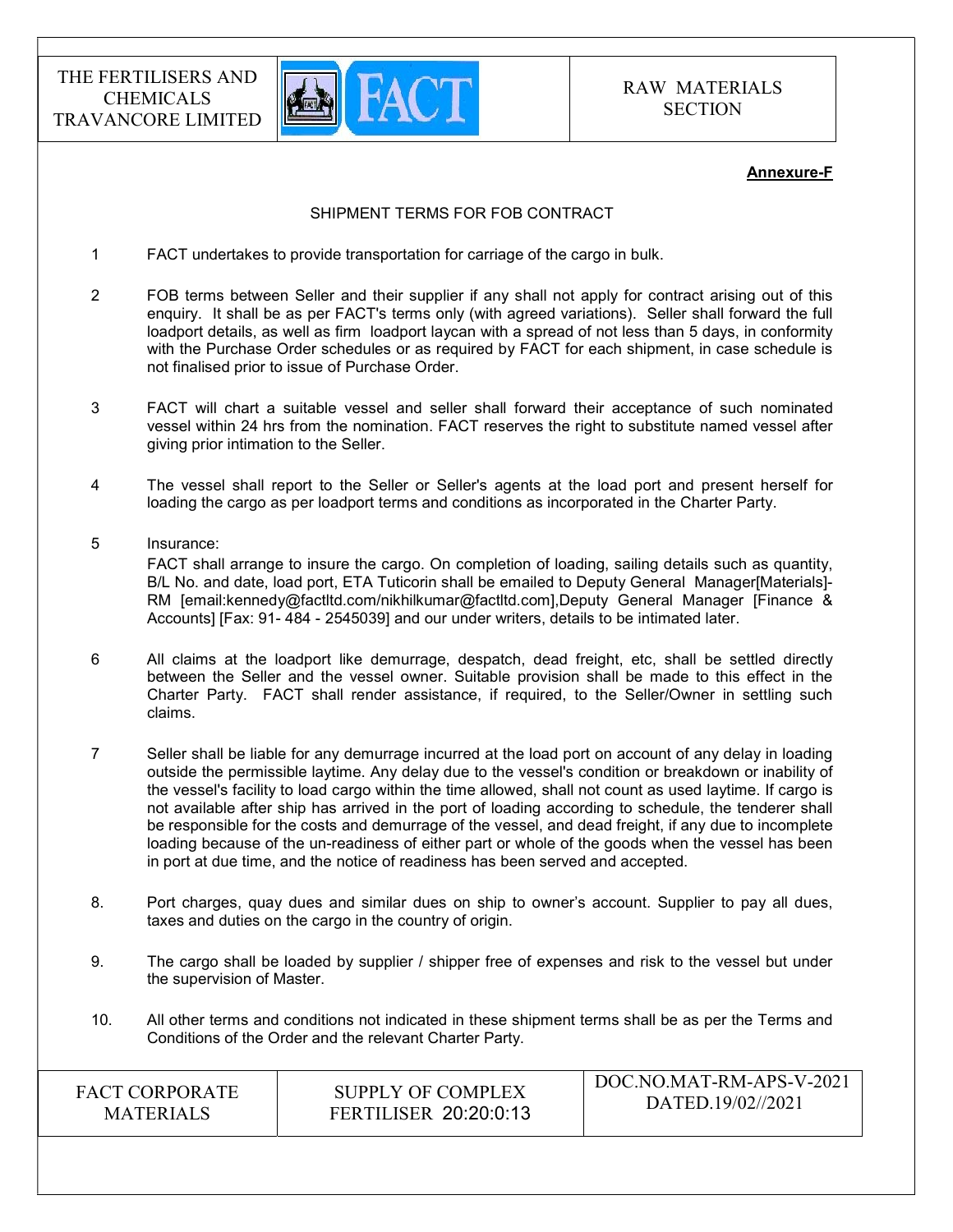

#### Annexure-G

#### SHIPMENT TERMS FOR CFR CONTRACT

- 1 FACT can declare CFR option only after getting NOC from Transchart, Ministry of Surface Transport, New Delhi. Seller shall provide at his own expense proper transportation for carriage of the cargo in transit subject to Government of India policy directives in this regard. Indian flag vessels to be accorded first right to refusal. Seller shall forward C/P on finalisation of vessel. Freight shall be pre-paid.
- 2. Vessel nominated shall conform to ISM code/Grain code for safe operations and pollution prevention and other statutory requirements of Indian/International Maritime Authorities, applicable for carriage of Fertiliser as relevant. The necessary clearance from port authorities on account of Age/Class/Flag to be obtained by suppliers/vessel owners. Non-compliance or lack of necessary supporting documents to show compliance with the above and consequent damages, if any, shall be to Seller's account.

 As per Shipping Development Circular issued by DG Shipping, cargo vessels visiting an Indian Port on the West Coast or plying in the Indian territorial waters in the Arabian Sea or the Indian EEZ during the period of foul weather (being 1st June to 31st August), shall be less than 25 years of age. In case the ship chartered by the supplier is 20 years or more of age, the shipping agents of the suppliers shall obtain necessary clearance from the authorities and the time taken to obtain such clearance shall be to ship owners' / suppliers' account and the same shall be excluded while calculating the lay time.

- 3 . Discharge rate at Tuticorin Port : 5000 MT PWWD SHEXEIU. In SHEXEIU, "H" standing for "Holiday" shall mean the holidays declared by the Tuticorin Port Trust.
- 4 Demurrage Rate and Despatch Rate: Shall be indicated by Seller while nominating the vessel. [Despatch rate shall not be less than half of the demurrage rate]
- 5 Discharge Port : Tuticorin port at FACT's option. Cost of shifting between berths including bunker fuel used shall not be borne by FACT and time used in shifting shall not be counted as laytime or time on demurrage. Deviation will be suitably loaded for evaluation. Choice of disport rests solely with FACT. FACT shall finalize the Port of discharge which shall be confirmed while confirming FOB / CFR Option.
- 6 Arrival draft at Tuticorin: Not to exceed 10.7 meter.

 In case arrival draft exceeds permissible draft, lightening to be arranged by Seller at their own risk and cost including time lost. It shall be Seller's responsibility to ensure that the vessel arrives with the permissible/available draft at Tuticorin whichever is less.

(a) The vessel shall give free use of all available gear for discharging as also lights for night work on board. Seller shall allow free use of gear, winches and derricks. If all gear's are not available, discharge rate to be reduced proportionately.

| <b>FACT CORPORATE</b> | <b>SUPPLY OF COMPLEX</b>     | DOC.NO.MAT-RM-APS-V-2021 |
|-----------------------|------------------------------|--------------------------|
| <b>MATERIALS</b>      | <b>FERTILISER 20:20:0:13</b> | DATED.19/02//2021        |
|                       |                              |                          |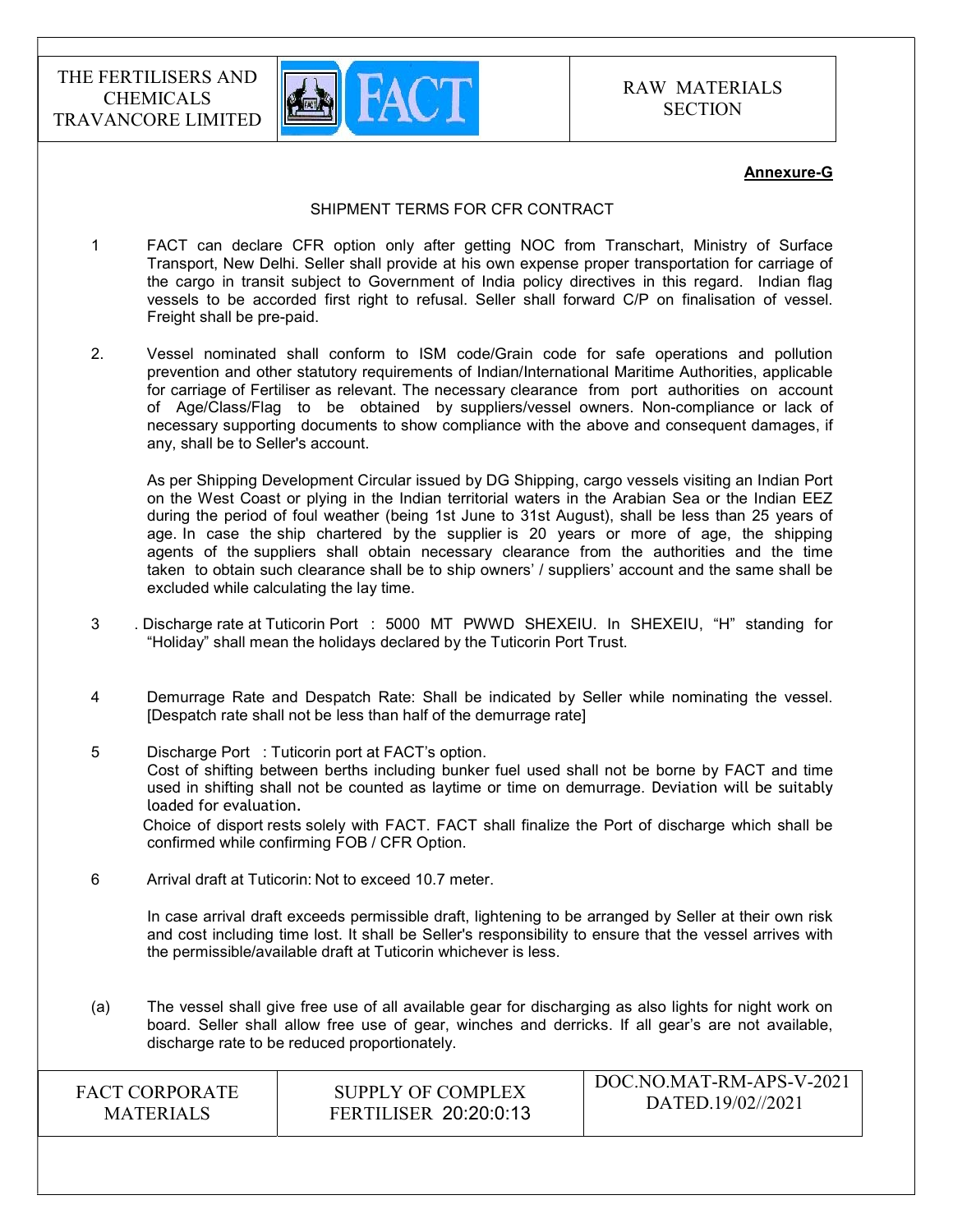

- (b) Cost of opening and closing of hatches shall be to ship owners / supplier's account and time used not to count as lay time.
- (c) Overtime to the account of party ordering the same. Officers" / Crews" overtime to be always for supplier's / ship owner's account.
- (d) Time consumed by the vessel in moving from the discharge port / anchorage to anchorage / discharging berth will not count as lay time.
- (e) All expenses and costs arising from the failure of the machines/equipments of the vessel, or if the vessel is pulled out from the berth on account of safety reasons by the port to be on the account of sellers.
- 7 The following vessel details shall be furnished by Seller while nominating vessel, by email [email id: smkrishna@factltd.com] addressed to General Manager [M]F.
	- i] Flag
	- ii] Classification
	- iii] Year of built
	- iv] GRT/NRT, LOA & Draft
	- v] Registered owners
	- vi] Operators
	- vii] Charterers
	- viii] P&I club
	- ix] Hull U/W & terms of cover
	- x] Particulars of performance of vessel's last 2 voyages.
	- xi] Agents at load port and discharge port.
	- xii] Demurrage and despatch rates.
- 8 Expected loading days and arrival date at Tuticorin shall be intimated to FACT for each shipment while nominating the vessel in conformity with the Purchase Order.
- 9 Insurance:

 The vessel chartered by Seller shall not be more than 15 [Fifteen] years in age and shall be of the highest Lloyd's or equivalent classification, failing which Seller shall be liable for any additional insurance premium paid or payable by us. Any extra insurance and customs duty thereon due to age/class/flag/GIC non-approval of vessel shall be to Seller's account. Same shall be deducted from the Seller's bills. War risk premium for vessel and crew bonus, if any payable to vessel owners as per C/P for calling at nominated load port is to be borne by Seller.

- 10 On completion of loading, sailing details such as quantity, B/L No. and date, load port, ETA Tuticorin and value shall be faxed to General Manager [M]F [email id:smkrishna@factltd.com], Deputy General Manager Finance[Bills] [Fax: 91- 484 - 2545039] and FACT's under writers, details will be intimated later.
- 11 Seller shall obtain, from the carrier at his own expense on board shipped, Ocean Bill of Lading, clean and transferable in the name of FACT, dealing only with the cargo as per the Purchase Order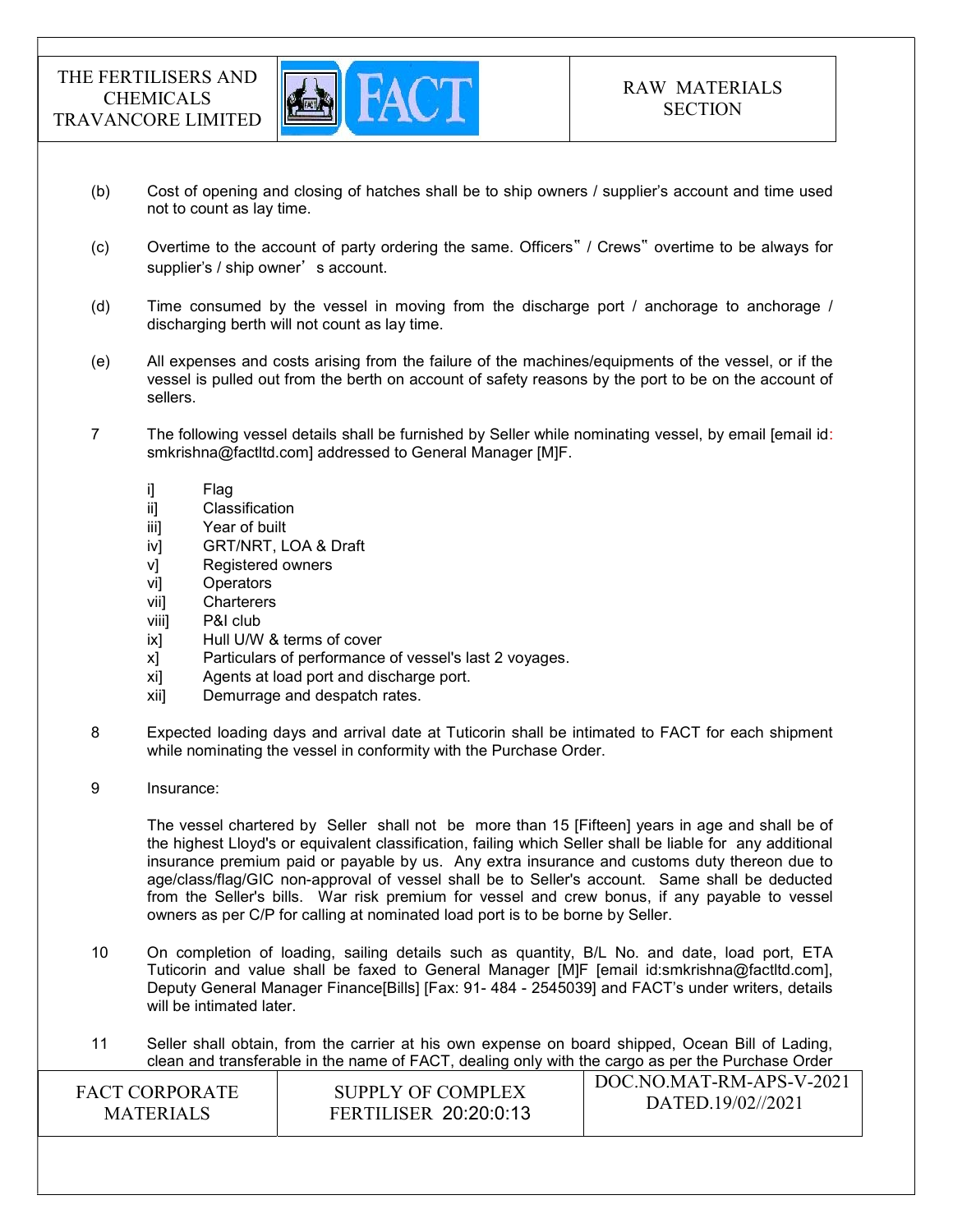

to Tuticorin, India and courier the copies of the Shipping documents.

- 12 The sailing progress of vessel shall be reported to General Manager [M]F by email id: smkrishna@factltd.com at least 72 hours before arrival, stating the anticipated hour of arrival. Similar notice shall be given at least 48 hours, 36 hours and 24 hours in advance of the ETA of vessel and thereafter any change every 1 hour.
- 13 Lay time (Tuticorin port): Based on discharge rate of 5000 MT PWWD SHEXEIU. In SHEXEIU, "H" standing for "Holiday" shall mean the holidays declared by the Tuticorin Port Trust.

 N.O.R. time: NOR shall be tendered during official working hours only, i.e. between 09:30 hrs to 17:00 hrs from Monday to Friday and 09:30 hrs to 12:00 hrs on Saturday.

 Laytime shall commence only 24 hours after the receipt and acceptance of Notice of Readiness [N.O.R.] as above and shall end on completion of discharge.

 Time shall not be counted between 12.00 noon on Saturday and 8.00 a.m. on Monday and not between 5.00 p.m. (Noon if Saturday) on the last working day preceding a local and legal holiday and 8.00 a.m. on the first working day thereafter even if used, unless the vessel is already on demurrage. Receivers have the right to work during excepted period such time used not to count as lay time.

 If the port authorities prohibit discharging during night time, time so lost shall not count as used laytime.

- 14 Berthing delay on account of any reason over which FACT has no control including but not limited to tide not being available or other such natural causes, vessel missing the last pilot of the day, etc., shall not be included in laytime.
- 15 Any delay in commencing discharge on account of delay in obtaining the free pratique customs clearance, immigration, etc., by the vessel's agents and any port charges on this account shall not be to FACT's account.
- 16 If the vessel is unable to complete unloading within the allowable laytime, due to any cause attributable to FACT, FACT shall pay to Seller demurrage at the rate agreed to or as per C/P whichever is lower. Despatch rate shall not be less than half of the demurrage rate. Demurrage/despatch shall be settled within 30 days of mutual acceptance of laytime statement.
- 17 If, however, demurrage is incurred at the port of discharge by any reason over which FACT have no control including but not limited to fire, explosion, storm or by strike, lockout stoppage or restraint of labour by breakdown of machinery or equipment in or about the plant/unloading facilities of FACT or any other force majeure circumstances, no demurrage shall be payable.
- 18 FACT shall not be liable for any demurrage in the event of the vessel coming prior to or after the laydays stipulated by FACT. In case of early arrival, vessel shall be deemed to have given NOR at 9:30 hrs on the first working day of the laydays given by FACT.
- 19 At discharge port, dues on vessel shall be for the Seller's account, but dues on cargo including import duties, taxes and customs duties shall be to FACT's account.

| <b>FACT CORPORATE</b> | SUPPLY OF COMPLEX            | DOC.NO.MAT-RM-APS-V-2021 |
|-----------------------|------------------------------|--------------------------|
| <b>MATERIALS</b>      | <b>FERTILISER 20:20:0:13</b> | DATED.19/02//2021        |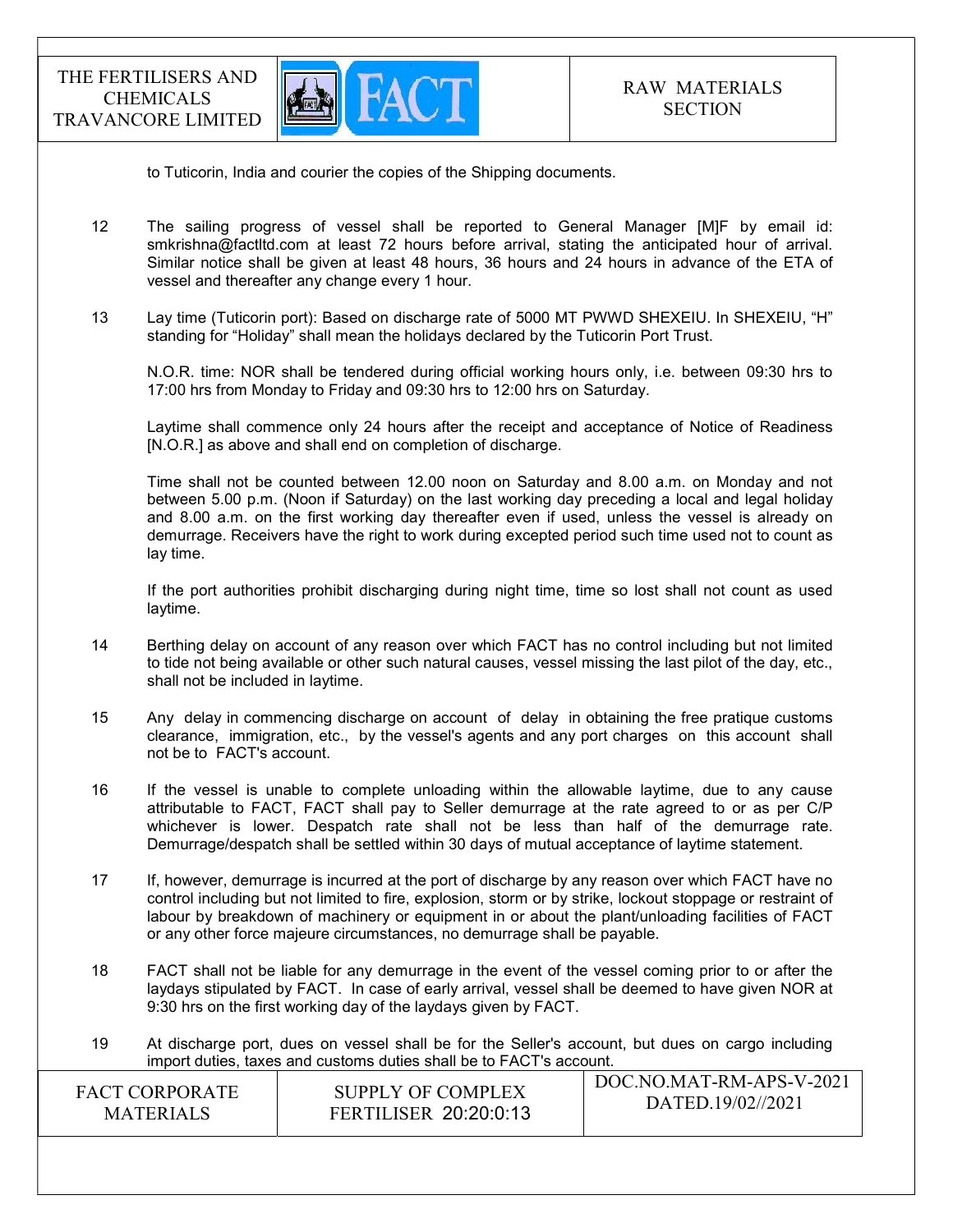

- 20 In case documents are not made available to FACT prior to arrival of vessel, delivery order shall be issued by Seller's/Vessel Owner's agents to FACT's representatives at Tuticorin against ordinary Letter of Indemnity issued by FACT. Freight to be pre-paid. Any delay, damages or costs in obtaining the delivery order for discharging the cargo from vessel owners/agents on account of nonsettlement of dues to owners/port by Seller/Seller's agents or for any reason not attributable to FACT shall be to Seller's account.
- 21 Consignee:

 GENERAL MANAGER (M)F, FACT LTD, EEC BUILDING, MARKETING DIVISION, UDYOGAMANDAL, COCHIN - 683 501

Notify party:

 FACT MARKETING DIVISION, UDYOGAMANDAL, COCHIN - 683 501

- 22 Vessel/crew shall comply with all rules and regulations of Tuticorin Port Trust.
- 23 All other terms and conditions shall be as per relevant charter party. The provisions stipulated in this Purchase Order shall however supercede those of the charter party wherever they are found to be at variance to each other.

-----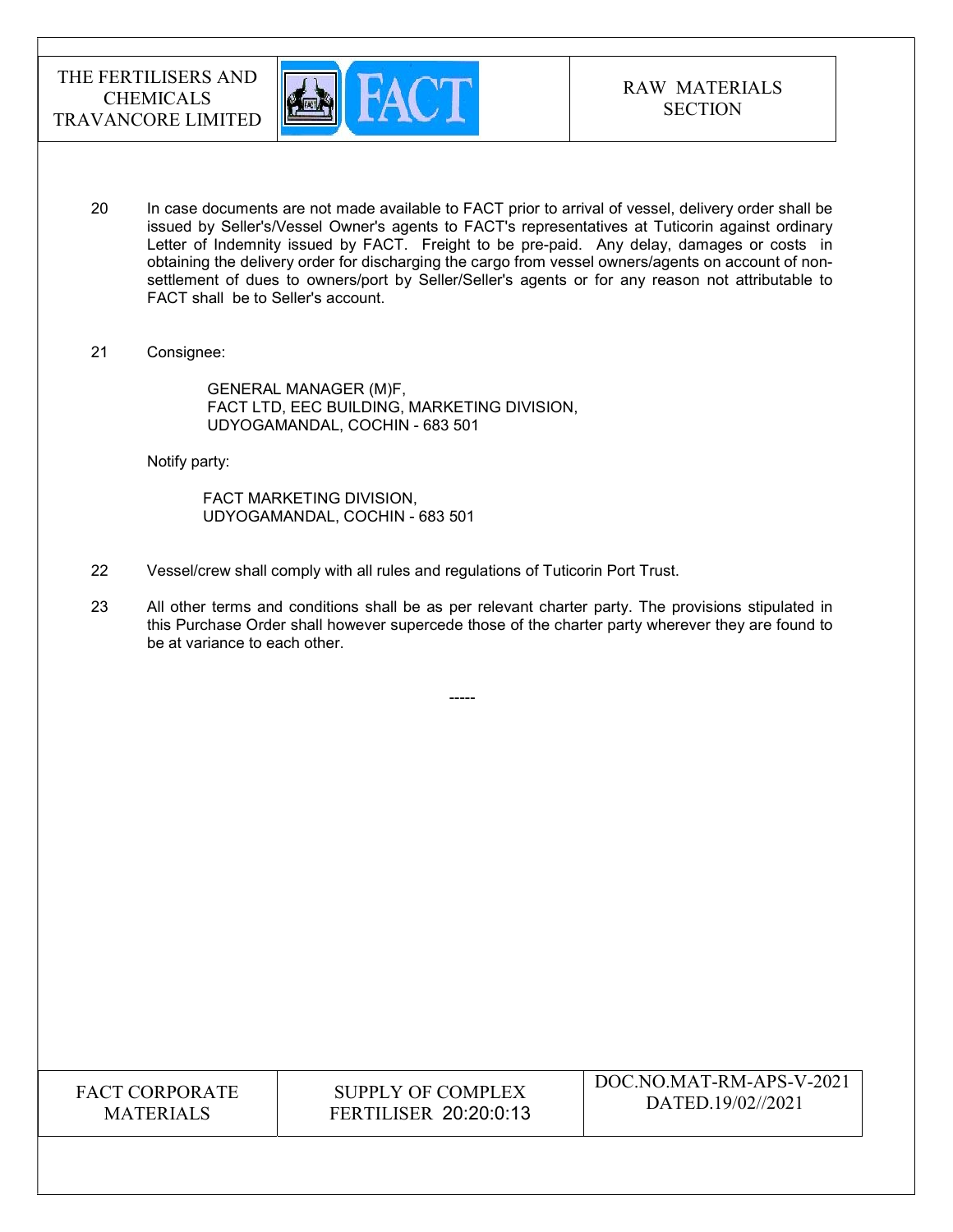

### Annexure - H

### COMPLIANCE STATEMENT

Ref: Enquiry No. MAT-RM-APS-V-2021 dated 19/02/2021

We have read and understood all the Enquiry Documents (Enquiry Notice and all Annexures) against your enquiry no. MAT-RM-APS-V-2021 dated 19/02/2021 and hereby confirm our acceptance to the same except for the deviations listed below:

| <b>LIST OF DEVIATIONS</b> |             |                               |
|---------------------------|-------------|-------------------------------|
| Document/<br>Clause No.   | Description | <b>Reasons for Deviations</b> |
|                           |             |                               |
|                           |             |                               |
|                           |             |                               |
|                           |             |                               |
|                           |             |                               |
|                           |             |                               |
|                           |             |                               |
|                           |             |                               |
|                           |             |                               |

Name of Vendor:

Name & Designation of Authorized Signatory:

Seal & Signature:

Date:

| <b>FACT CORPORATE</b> | SUPPLY OF COMPLEX            | DOC.NO.MAT-RM-APS-V-2021 |
|-----------------------|------------------------------|--------------------------|
| <b>MATERIALS</b>      | <b>FERTILISER 20:20:0:13</b> | DATED.19/02//2021        |
|                       |                              |                          |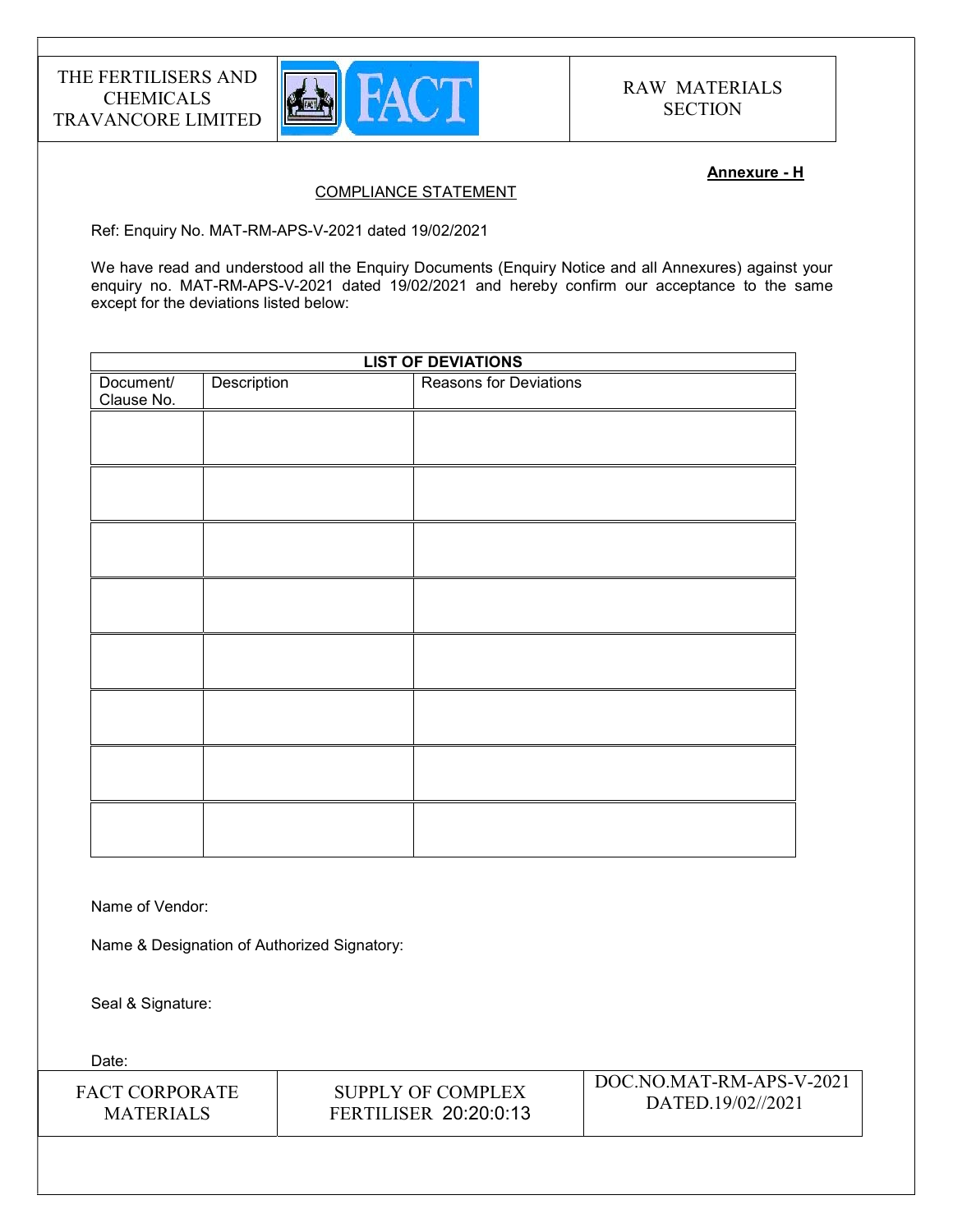

#### Annexure- J

Enquiry No. . MAT-RM-APS-V-2021 dated 19/02/2021

### (UN-PRICED COPY OF PRICE BID)

| SI. No | Price elements         | Whether Quoted or Not |
|--------|------------------------|-----------------------|
| 1      | FOB 180 days Price     | Quoted / Not quoted   |
| 2      | CFR 180 days Price     | Quoted / Not quoted   |
| 3      | Franchise discount     | Quoted / Not quoted   |
| 4      | <b>Other Discounts</b> | Quoted / Not quoted   |
| 5      | Arrival at Tuticorin:  | During                |

Offer is valid till:

Name of Bidder:

Signature of Authorized Signatory

Date: Place: Seal: Seal: Seal: Seal: Seal: Seal: Seal: Seal: Seal: Seal: Seal: Seal: Seal: Seal: Seal: Seal: Seal: Seal: Seal: Seal: Seal: Seal: Seal: Seal: Seal: Seal: Seal: Seal: Seal: Seal: Seal: Seal: Seal: Seal: Seal: Seal:

FACT CORPORATE MATERIALS

SUPPLY OF COMPLEX FERTILISER 20:20:0:13 DOC.NO.MAT-RM-APS-V-2021 DATED.19/02//2021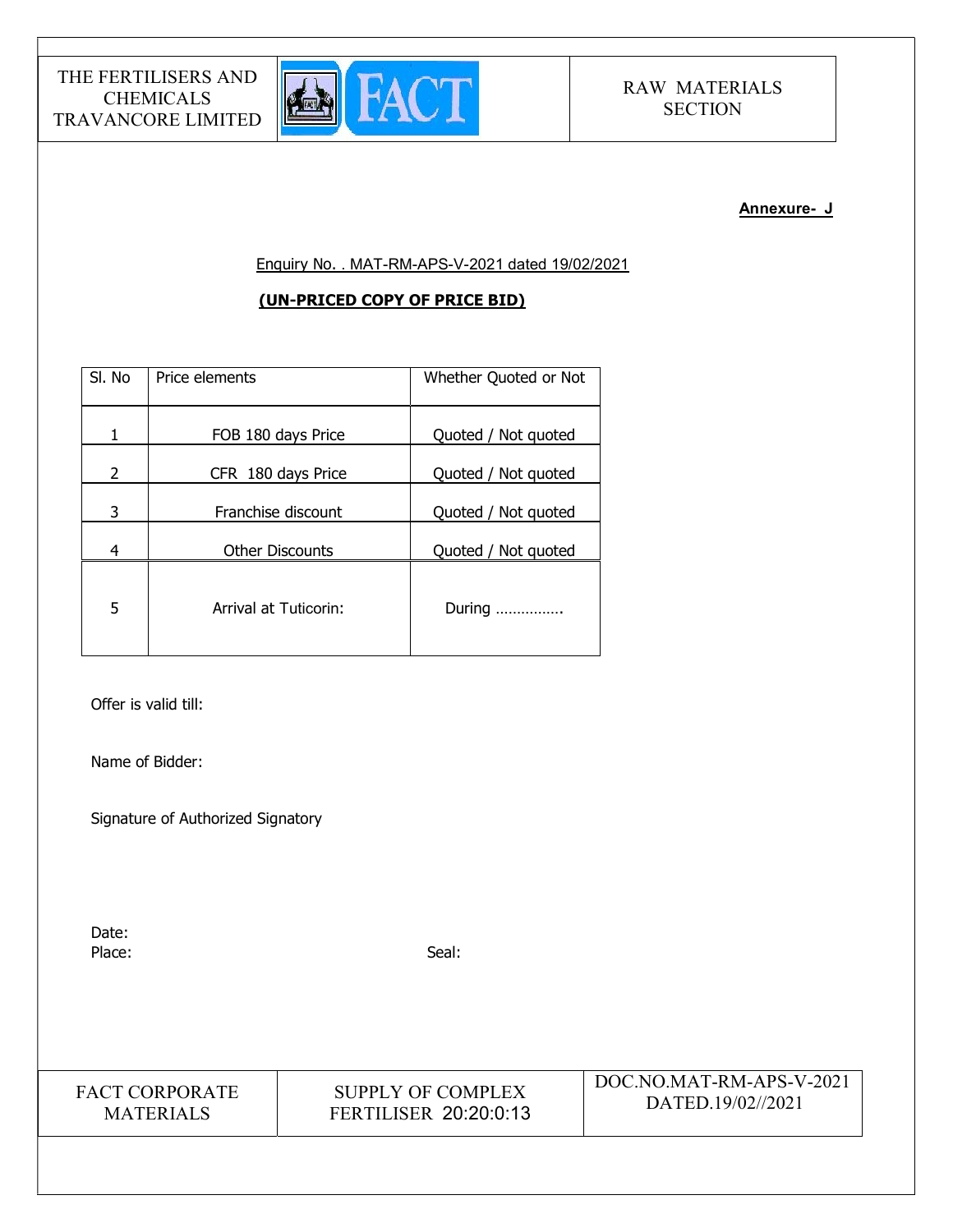

### Annexure - K

### Enquiry No. . MAT-RM-APS-V-2021 dated 19/02/2021

### Part B- Price Bid

| SI. No | Price elements              | Quote       |
|--------|-----------------------------|-------------|
| 1      | FOB 180 days Price          | USD  Per MT |
| 2      | CFR 180 days Price          | USD  Per MT |
| 3      | Franchise discount          | USD  Per MT |
| 4      | <b>Other Discounts</b>      | USDPer MT   |
| 5      | <b>Arrival at Tuticorin</b> | During      |

Offer is valid till:

Name of Bidder:

Signature of Authorized Signatory

Date: Place: Seal: Seal: Seal: Seal: Seal: Seal: Seal: Seal: Seal: Seal: Seal: Seal: Seal: Seal: Seal: Seal: Seal: Seal: Seal: Seal: Seal: Seal: Seal: Seal: Seal: Seal: Seal: Seal: Seal: Seal: Seal: Seal: Seal: Seal: Seal: Seal:



SUPPLY OF COMPLEX FERTILISER 20:20:0:13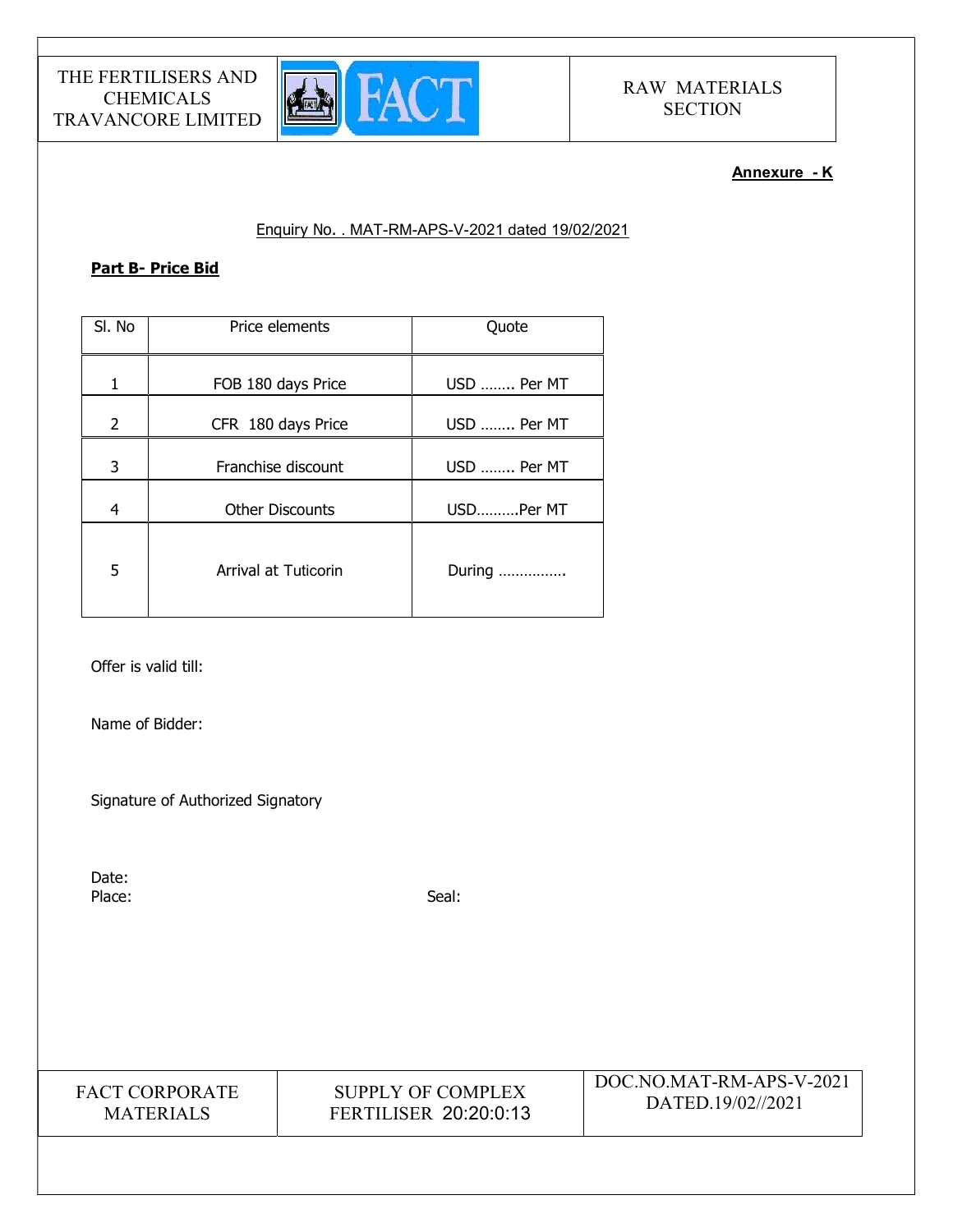

### Annexure - L

# LIST OF FACT APPROVED BANKERS FOR BANK GUARANTEE:

Ref: Enquiry No. . MAT-RM-APS-V-2021 dated 19/02/2021

Please note that all bank guarantees against the above referred enquiry shall be issued and confirmed by the banks approved by FACT. The list of banks approved by FACT is attached.

### A) STATE BANK OF INDIA

- 1. State Bank of India,
- B) NATIONALISED BANKS:
	- 1. Allahad Bank,
	- 2. Andhra Bank,
	- 3. Bank of Baroda,
	- 4. Bank of India,
	- 5. Bank of Maharashtra,
	- 6. Canara Bank,
	- 7. Central Bank of India,
	- 8. Corporation Bank,
	- 9. Dena Bank,
	- 10. Indian Bank,
	- 11. Indian Overseas Bank,
	- 12. Oriental Bank of Commerce,
	- 13. Punjab & Sind Bank,
	- 14. Punjab National Bank,
	- 15. Syndicate Bank,
	- 16. UCO Bank,
	- 17. Union Bank of India,
	- 18. United Bank of India,
	- 19. Vijaya Bank.
- C) OTHER BANKS:
	- 1. Bank of Rajasthan Limited,
	- 2. Catholic Syrian Bank Limited

| <b>FACT CORPORATE</b> | SUPPLY OF COMPLEX            | DOC.NO.MAT-RM-APS-V-2021 |
|-----------------------|------------------------------|--------------------------|
| <b>MATERIALS</b>      | <b>FERTILISER 20:20:0:13</b> | DATED.19/02//2021        |
|                       |                              |                          |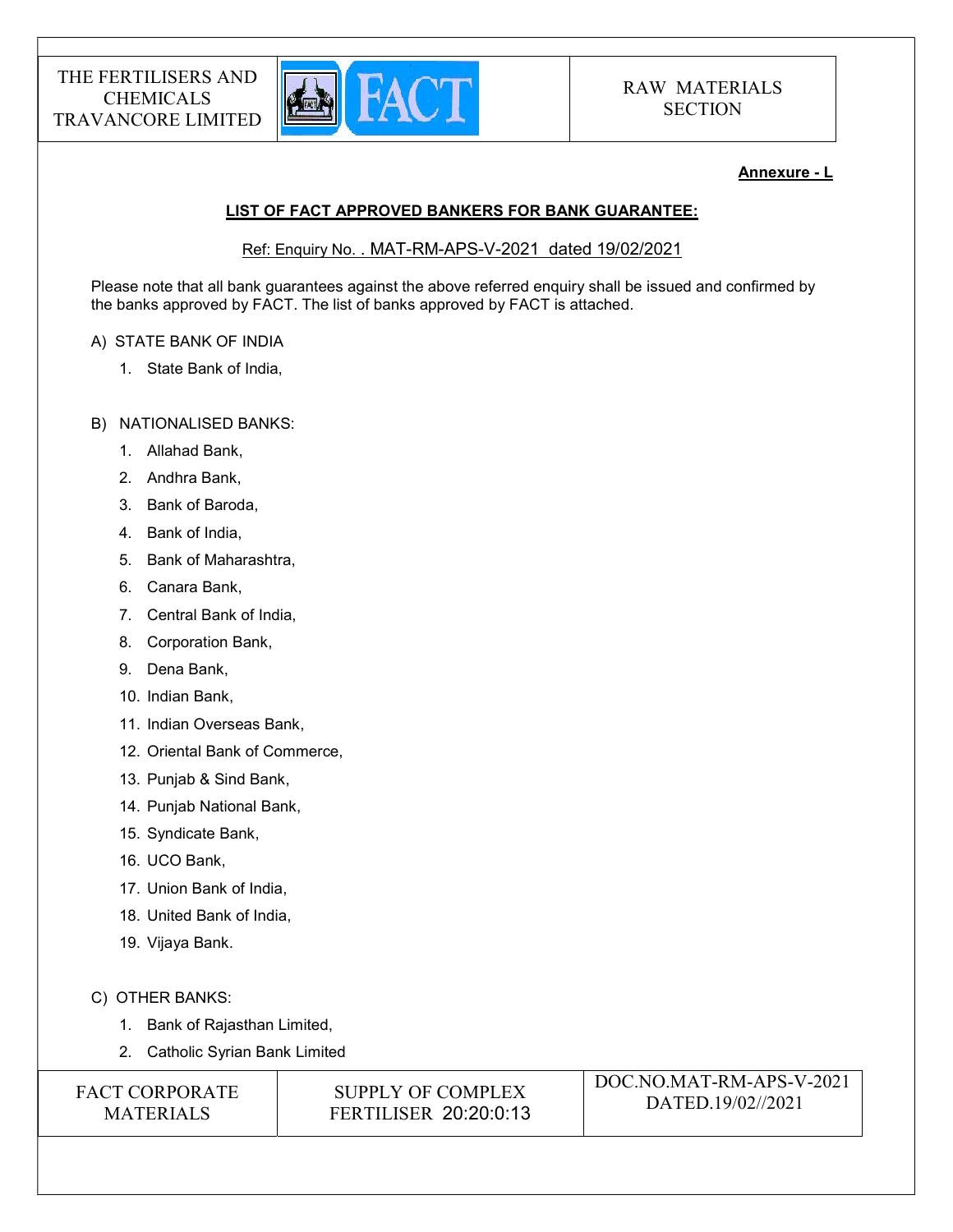

# RAW MATERIALS **SECTION**

- 3. Kotak Mahindra bank Ltd.,
- 4. South Indian Bank Ltd.,
- 5. Tamilnad Merchantile Bank Ltd.,
- 6. The Federal Bank Ltd.,
- 7. The Jammu & Kashmir bank Limited,
- 8. The Karnatka Bank Limited,
- 9. SBER Bank

# D) FOREIGN BANKS:

- 1. ABN AMRO Bank N.V.,
- 2. American Express Bank Limited,
- 3. Bank of American National Trust & Saving Association,
- 4. Bank of Tokyo Limited,
- 5. Barclays Bank PLC
- 6. BNP Paribas
- 7. Calyon Bank
- 8. Citibank N.A.,
- 9. Deutsche Bank,
- 10. Development Bank of Singapore (DBS)
- 11. Hong Kong & Shanghai Banking Corporation Limited,
- 12. ING Vysya Bank
- 13. JP Morgan Chase Bank,
- 14. Standard Chartered Bank.

E) PRIVATE SECTOR BANKS:

- 1. Axis Bank Ltd.,
- 2. Housing Development Finance Corporation Ltd., (HDFC)
- 3. ICICI Bank Limited,
- 4. IDBI Bank Limited,

Note: If the Bank Guarantee is issued by a bank outside India, a counter guarantee from an Indian nationalized/ scheduled bank in India shall be submitted.

# FACT CORPORATE MATERIALS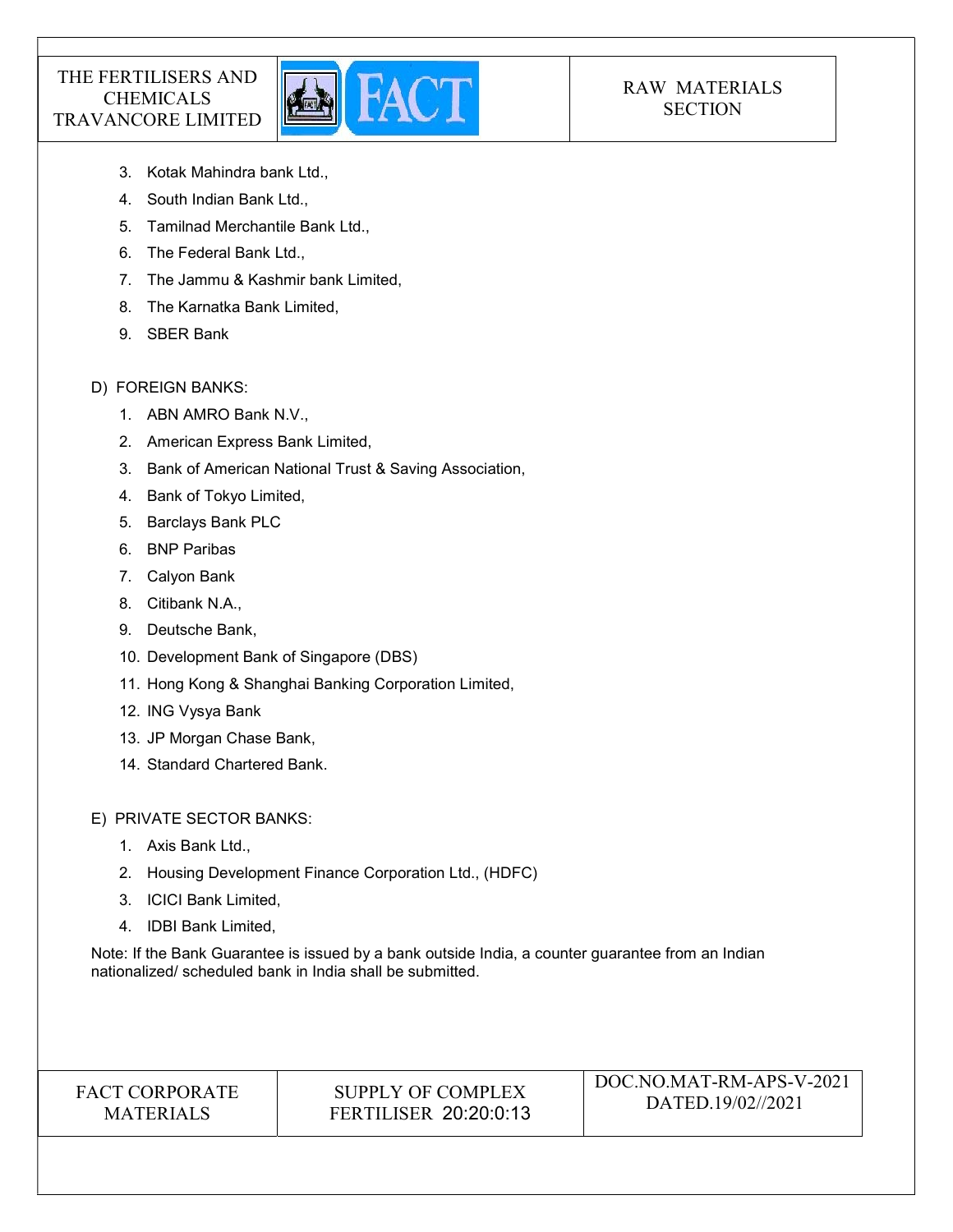

#### Annexure – M

#### PROFORMA OF BANK GUARANTEE IN LIEU OF SECURITY DEPOSIT (PERFORMANCE GUARANTEE BOND)

(To be obtained from a Nationalized / Scheduled Bank on Stamp Paper of Rs. 500/-).

The Fertilisers and Chemicals Travancore Limited, Udyogamandal P.O. Cochin - 683 501

WHEREAS FACT - Head Office, a Division of Fertilisers and Chemicals Travancore Limited, Udyogamandal P.O. Kerala (hereinafter called referred to as the Company) has placed a Purchase Order No...................dated...........with M/s...................... .......................... hereinafter called the supplier) for the supply of ........................... and whereas it is one of the conditions of the said purchase order that the Supplier shall either remit a sum of USD.............(US Dollars................................only) or furnish a Bank Guarantee for USD............. (US Dollars ...............................only)as security deposit for the due fulfillment of the said purchase order by the said Supplier.

In consideration of the Company having agreed to accept a Bank Guarantee from us towards such security deposit in lieu of the cash deposit in accordance with the terms and conditions of the above purchase order, we.................. the Bank (hereinafter referred to as the Bank) do hereby undertake to pay the Company merely on demand any sum or sums from time to time demanded by the Company up to a maximum of USD...... (US Dollars............. only) being the amount of the security deposit against any loss or damage caused to or suffered by or would be caused to or suffered by the Company by reason of any breach by the said Supplier of any of the terms and conditions contained in the said purchase order.

We, the said Bank, do hereby undertake to pay the amount so demanded by the Company without any demur merely on a demand from the Company stating that the amount claimed is due by way of loss or damage caused to or suffered or would be caused to or suffered by the Company by reason of breach by the said Supplier of any of the terms and conditions contained in the said contract. Any such demand made on the Bank shall be conclusive as regards the amount due and payable by the Bank under this guarantee.

We undertake to pay to the Company any money so demanded notwithstanding any dispute or disputes raised by the said Supplier in any suit or proceeding pending before any court or Tribunal relating thereto our liability under this being absolute and unequivocal.

The payment so made by us under this Guarantee shall be a valid discharge of our liability for payment thereunder and the said Supplier shall have no claim against us for making such payment.

We ........................... further agree that the guarantee herein contained shall remain in full force and effect during the period that would be taken for the performance of the said contract and that it shall continue to be enforceable till all the dues of the Company under or by virtue of the said contract have been fully paid and its claim satisfied or discharged or till the Company certifies that the terms and conditions of the said contract have been fully and properly carried out by the said Supplier and accordingly discharges this guarantee.

 $\overline{D}$ We .............................. further agree with the said Company that they shall have the fullest liberty without our consent and without affecting in any manner our obligations hereunder to vary any of the terms

| <b>FACT CORPORATE</b> | SUPPLY OF COMPLEX            | DOC.NO.MAT-RM-APS-V-2021 |
|-----------------------|------------------------------|--------------------------|
| <b>MATERIALS</b>      | <b>FERTILISER 20:20:0:13</b> | DATED.19/02//2021        |